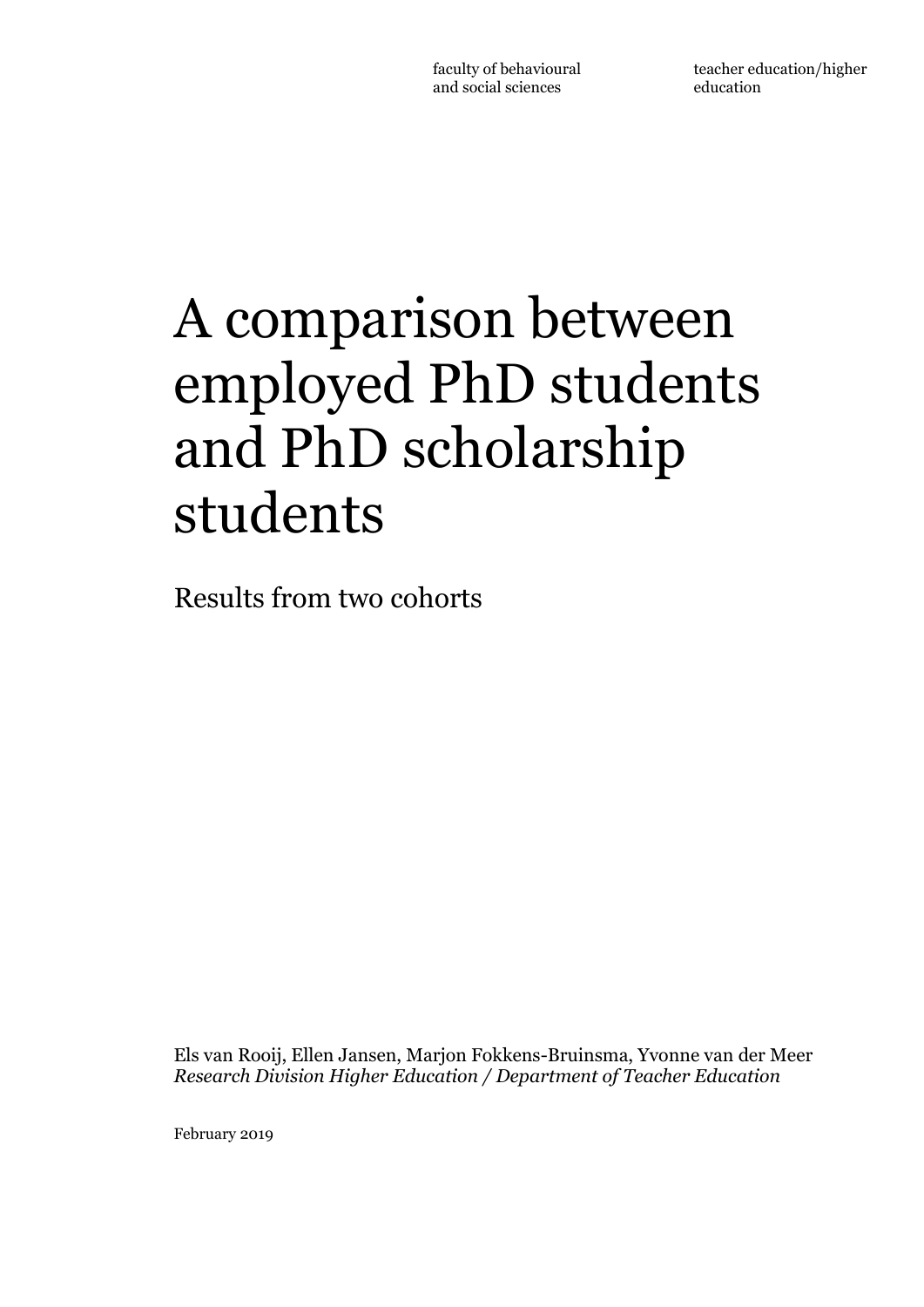

# **Contents**

| 1. Introduction                                     | 3  |
|-----------------------------------------------------|----|
| 2. Response per graduate school                     |    |
| 3. Affiliation                                      | 4  |
| 4. Background characteristics                       | 4  |
| 5. Work and project characteristics                 | 6  |
| 6. The importance attached to job benefits          | 10 |
| 7. Freedom                                          | 13 |
| 8. Supervision                                      | 12 |
| 9. Atmosphere in research group                     | 15 |
| 10. Satisfaction, considering to quit, and workload | 16 |
| 11. Job prospects and plans                         | 18 |
| 12. Questions for PhD scholarship students only     | 19 |
| 13. To conclude                                     | 22 |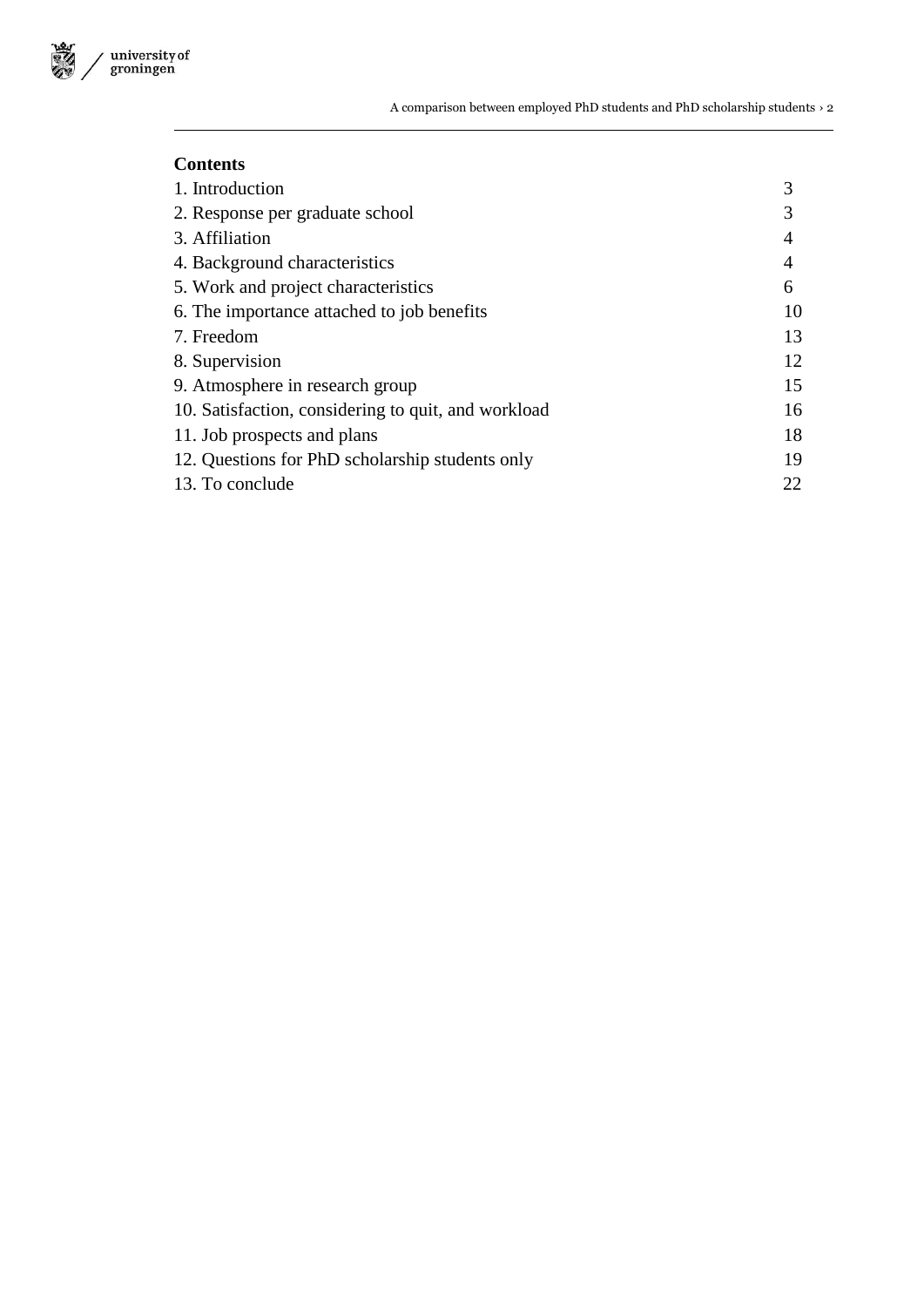

# **1. Introduction**

In May 2017, a survey was sent out to all PhD students registered at the University of Groningen (UG). The full report of the results of this survey can be found online [\(https://www.rug.nl/education/phd-programmes/about/phd-survey/2017.pdf\)](https://www.rug.nl/education/phd-programmes/about/phd-survey/2017.pdf). For the evaluation of the PhD scholarship programme also a more targeted report was made using only data comparing first year PhD scholarship students with employed PhD students (covering the major part of the cohort 2016/2017; see https://www.rug.nl/education/phdprogrammes/phd-scholarship-programme/about/phd-survey-2017-summary-resultsfirst-year-phd-students.pdf).

In September 2018, a similar survey, with some additional questions for PhD scholarship students only, was sent to all PhD students who started their project at the UG after May 2017. In this way results from the remaining part of the 2016/2017 and also the 2017/2018 cohort became available.

In the present report the data of the September 2018 survey as well as the combined outcome of both surveys are given and discussed. These results focus on the comparison between PhD scholarship students and employed PhD students. The results from external PhD students were excluded from the analyses. Whereas 122 employed PhD students and 98 PhD scholarship students completed the survey in 2017, 191 employed PhD students and 161 PhD scholarship students completed the survey in 2018.

This report is additional to the report about the 2017 survey data. Besides tables showing the combined results, separate tables about the 2017 and 2018 data are included in this report.

# **2. Response per graduate school**

In total, 586 first- and second-year employed and PhD scholarship students completed either the first or the second survey. The cumulative data given in Table 1 show the numbers of respondents per faculty.

| Graduate school                | R employed | R scholarship | R total |
|--------------------------------|------------|---------------|---------|
| Campus Fryslân                 |            | 6             | 8       |
| <b>Economics and Business</b>  | 11         |               | 18      |
| Science and Engineering        | 140        | 133           | 273     |
| <b>Behavioural and Social</b>  | 36         | 15            | 51      |
| <b>Sciences</b>                |            |               |         |
| Theology and Religious Studies | 4          | 9             | 13      |
| <b>Humanities</b>              | 16         | 19            | 35      |
| Medical Sciences (UMCG)        | 73         | 45            | 118     |
| O&O                            |            |               |         |
| Law                            | 5          | 12            | 17      |
| <b>Spatial Sciences</b>        | 8          | 6             | 14      |
| Philosophy                     | 5          | 3             | 8       |

Table 1. Overview of responses (combining the May 2017 and September 2018 surveys)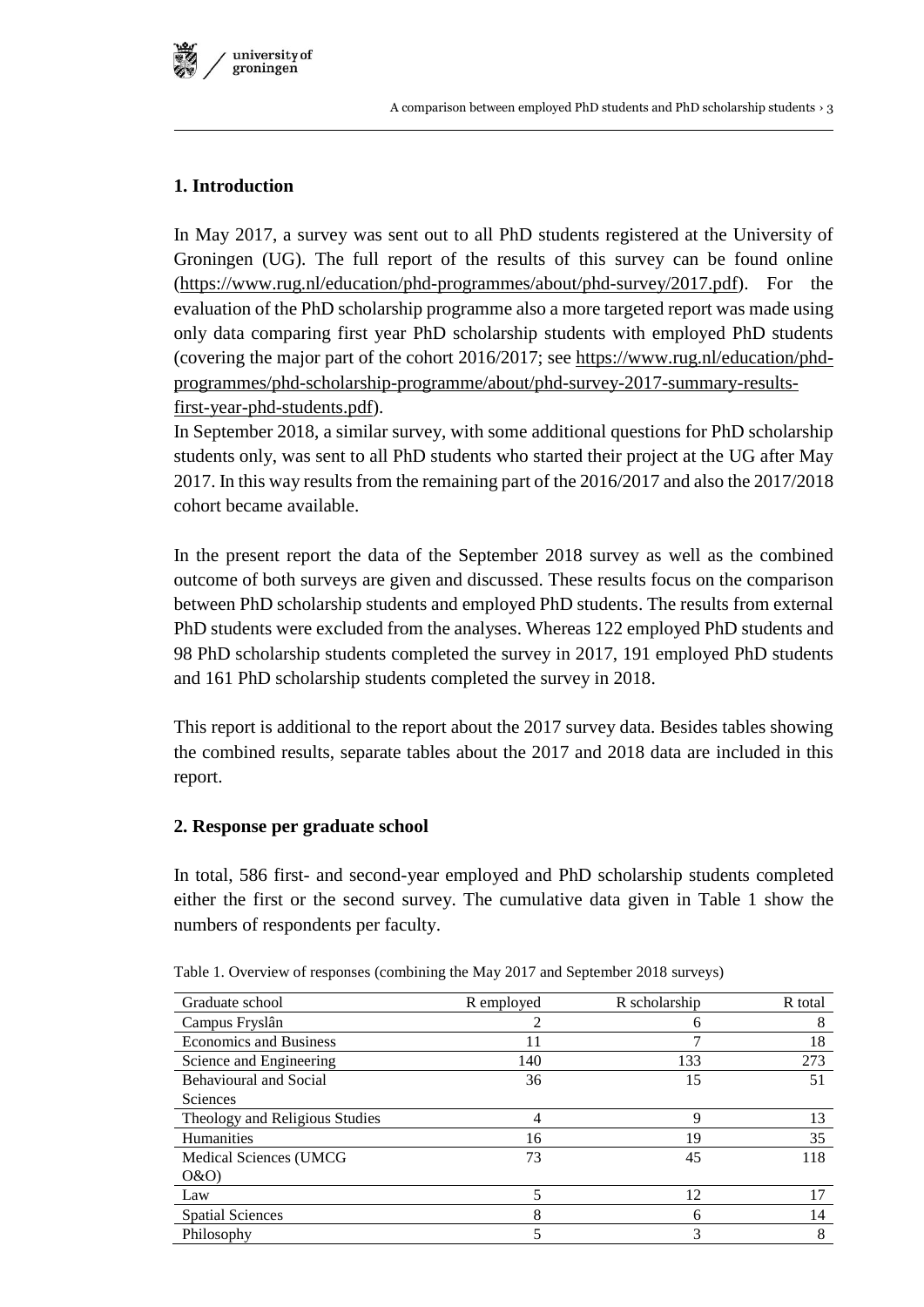

A comparison between employed PhD students and PhD scholarship students › 4

| Did not answer this question                     | . .   |           |  |
|--------------------------------------------------|-------|-----------|--|
| Total                                            | ر د ر | າ ເດ<br>ت |  |
| $\mathbf{M}$ $\mathbf{R}$<br>$\sim$ 1 c 1 $\sim$ |       |           |  |

Note:  $R =$  number of respondents

# **3. Affiliation**

Of all first- and (starting) second-year PhD students who completed the survey in 2018, most had an employment (44%) or a scholarship (40%) position (Table 3). These percentages are similar to those for the 2017 data (Table 2). For the analyses in this report we compared employed PhD students (employed by either UG/UMCG, NWO I, ASTRON or SRON) with PhD scholarship students. PhD students employed by a university of applied sciences, other external party or company, and those who have no funding or have another affiliation are included in the category 'other', and were not taken into account in the analyses. Whenever we refer to 'all PhD students' in this report, we thus refer only to the first- and (early) second-year employed and PhD scholarship students who completed the survey.

Table 2. Affiliation of the 2017 respondents

| Affiliation                                      | Total $(\%)$ |
|--------------------------------------------------|--------------|
| Employed by UG/UMCG                              | 111 (49)     |
| Employed by NWO I (formerly FOM), ASTRON or SRON | 11(9)        |
| PhD scholarship student                          | 98 (43)      |
| Other                                            | 9(4)         |
| Total                                            | 229 (100)    |

Table 3. Affiliation of the 2018 respondents

| Affiliation                                      | Total $(\%)$ |
|--------------------------------------------------|--------------|
| Employed by UG/UMCG                              | 180(44)      |
| Employed by NWO I (formerly FOM), ASTRON or SRON | 11(3)        |
| PhD scholarship student at the UG/UMCG           | 161(40)      |
| Other                                            | 56 (14)      |
| Total                                            | 408 (100)    |

Table 4. Affiliation of the cumulative 2017 and 2018 group of respondents (combined sample)

| Affiliation                                      | Total $(\%)$ |
|--------------------------------------------------|--------------|
| Employed by UG/UMCG                              | 291 (46)     |
| Employed by NWO I (formerly FOM), ASTRON or SRON | 22(4)        |
| PhD scholarship student at the UG/UMCG           | 259(41)      |
| Other                                            | 65 (10)      |
| Total                                            | 637 (100)    |

#### **4. Background characteristics**

#### **Gender**

A small majority of respondents in 2018 was female. Among the employed PhD students, more than half of the respondents were female (59%), whereas the percentage of males and females is the same among the responding PhD scholarship students (Table 6). In 2017, the percentage of female PhD scholarship students in the sample was slightly higher than the percentage of males (Table 5). Still, the male/female ratios within both samples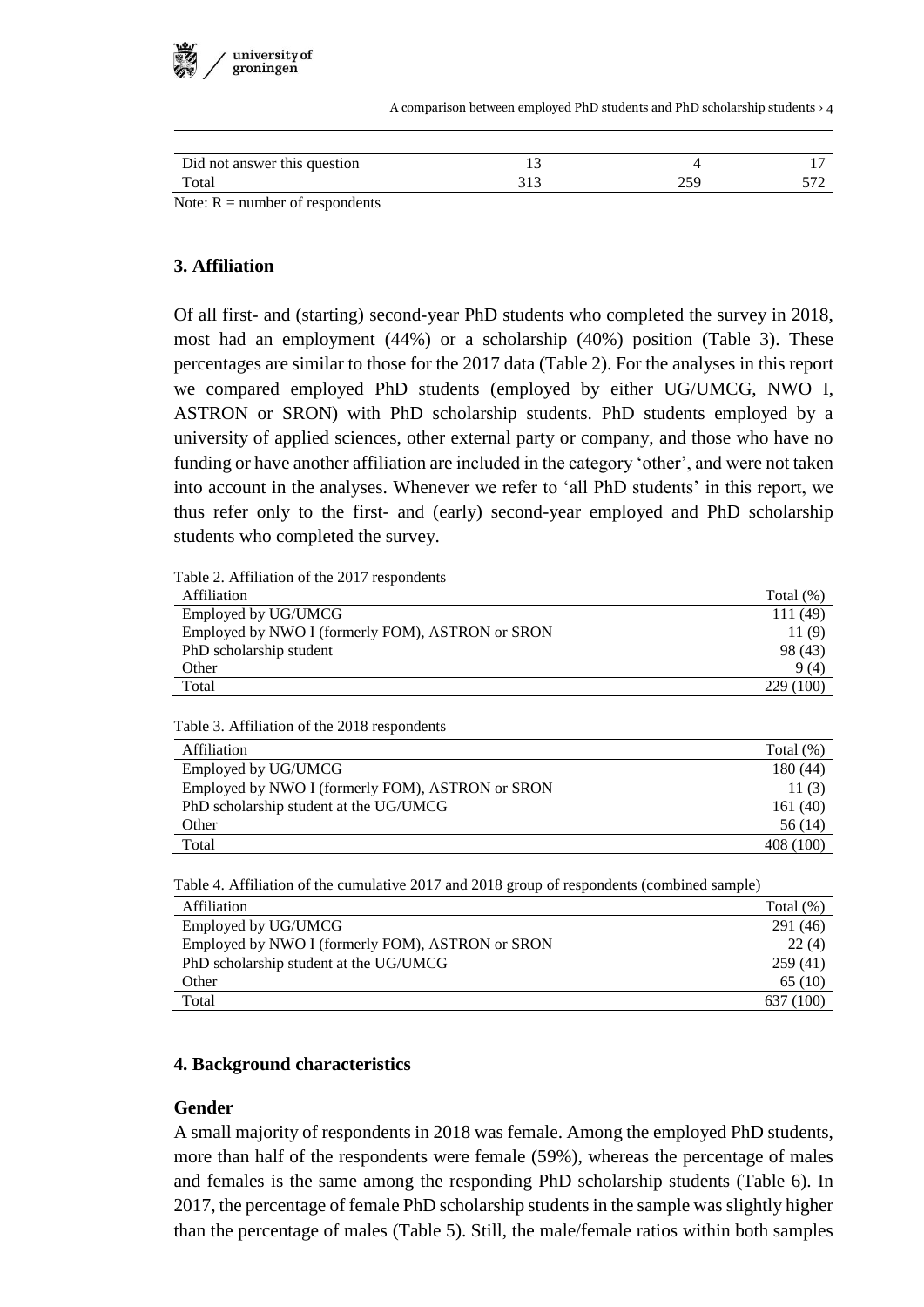

are rather similar. So, in both cases, the samples seem to fairly reflect the gender distribution in the whole UG population of PhD students, with a slightly higher response by female PhD students.

Table 5. Sample characteristics in 2017: gender in %

| Gender | <b>Employed PhD students</b> | PhD scholarship students |
|--------|------------------------------|--------------------------|
| Female |                              |                          |
| Male   |                              | 46                       |

Table 6. Sample characteristics in 2018: gender in %

| Gender | Employed PhD students | PhD scholarship students |
|--------|-----------------------|--------------------------|
| Female |                       |                          |
| Male   | 4.                    |                          |

Table 7. Sample characteristics of the combined sample: gender in %

| Gender | <b>Employed PhD students</b> | PhD scholarship students |
|--------|------------------------------|--------------------------|
| Female |                              |                          |
| Male   |                              |                          |

#### **Nationality**

Whereas the number of non-Dutch PhD students equals the number of Dutch PhD students in the whole PhD student population in Groningen, the majority of first- and second-year PhD students who completed the 2018 survey do not have the Dutch nationality (see Table 9). These results are also seen in the 2017 survey (Table 8). Among those with a non-Dutch nationality, most PhD students had a non-European nationality. The percentage of non-European PhD students was considerably higher among PhD scholarship students than among employed PhD students. This higher percentage of PhD students with a non-Dutch nationality in the PhD scholarship group can be explained by the fact that international PhD students with a scholarship of their home country are included in the PhD scholarship group taking about 40% of all PhD scholarship positions.

Table 8. Sample characteristics in 2017: nationality in %

| <b>Nationality</b> | Employed PhD | PhD scholarship | Total sample |
|--------------------|--------------|-----------------|--------------|
|                    | students     | students        |              |
| Dutch              | 42           | 24              |              |
| European           | 29           | 10              |              |
| Non-European       | 29           | 66              | 46           |

Table 9. Sample characteristics in 2018: nationality in %

| <b>Nationality</b> | Employed PhD students | PhD scholarship | Total sample |
|--------------------|-----------------------|-----------------|--------------|
|                    |                       | students        |              |
| Dutch              | 45                    |                 |              |
| European           | 20                    | 19              | 20           |
| Non-European       | 35                    | 55              | 44           |

Table 10. Sample characteristics of the combined sample: nationality in %

| <b>Nationality</b> | Employed PhD students | PhD scholarship | Total sample |
|--------------------|-----------------------|-----------------|--------------|
|                    |                       | students        |              |
| Dutch              | 4 <sub>1</sub>        | 25              | 34           |
| European           | 25                    | 16              |              |
| Non-European       | 34                    | 59              | 45           |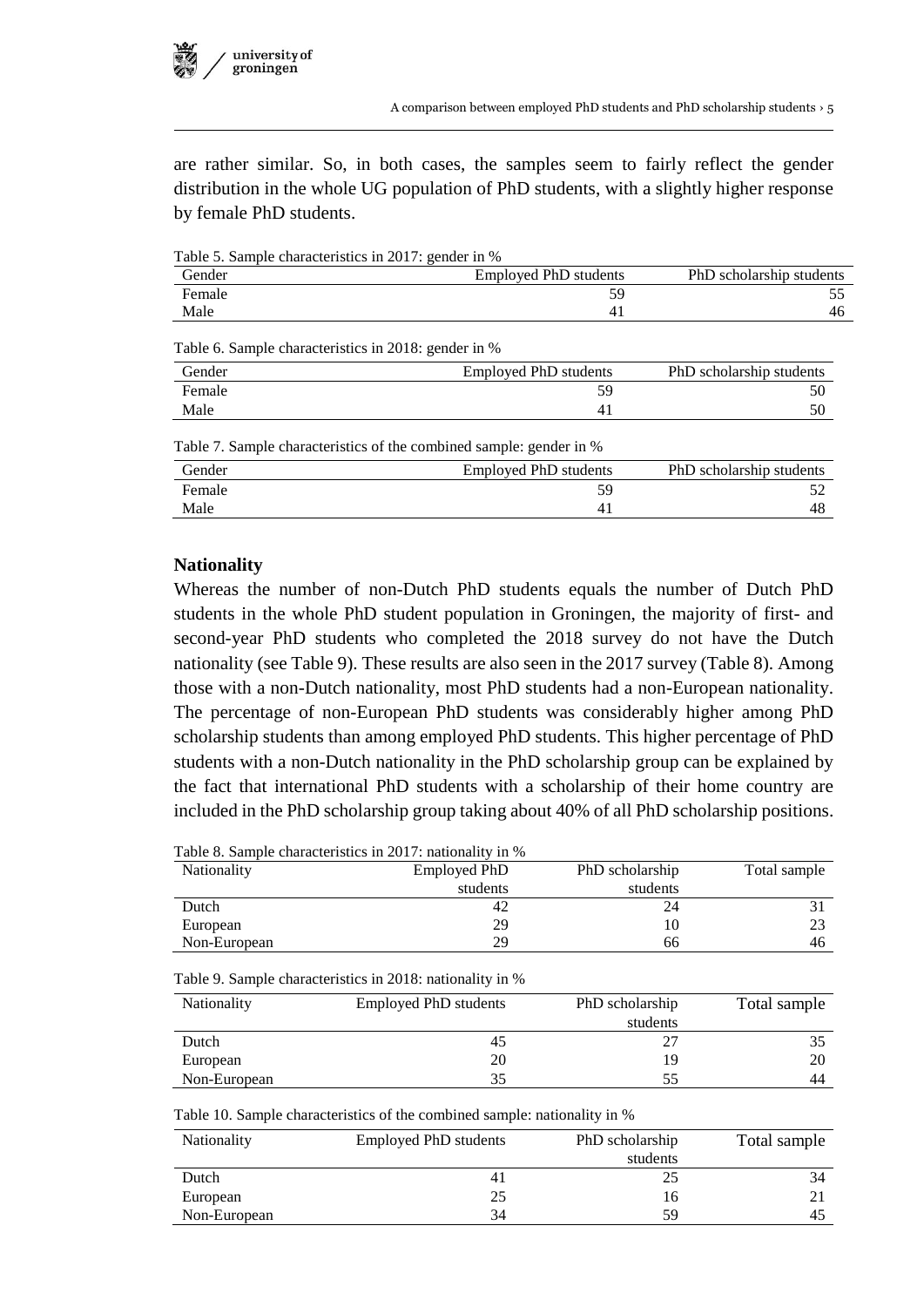# **University where master was obtained**

In the combined sample, 40% of the PhD scholarship students had obtained their master's degree at a Dutch university, either at the UG (35%) or another university (5%) (Table 13). Employed PhD students more often than PhD scholarship students had obtained their master from a Dutch university other than the UG (18% compared to 5%). The latter can be explained by the fact that doing a research master at the UG provides a kick-start in getting a PhD scholarship position, since writing a PhD project proposal is part of these masters. In total, 60% of PhD scholarship students and 48% of employed PhD students obtained their master from a non-Dutch university. This higher percentage of PhD students with a non-Dutch master in the PhD scholarship group can be explained by the fact that international PhD students with a scholarship of their home country take 40% of all PhD scholarship positions. Compared to the 2017 sample (Table 11), a smaller percentage of PhD scholarship students obtained their master outside of Europe and a smaller percentage of employed PhD students obtained their master from the UG.

Table 11. University where master was obtained by the 2017 respondents in %

| <b>Nationality</b>        | Employed PhD students | PhD scholarship students |
|---------------------------|-----------------------|--------------------------|
| UG                        |                       |                          |
| Other Dutch university    |                       |                          |
| University in Europe      |                       | 14                       |
| University outside Europe |                       |                          |

Table 12. University where master was obtained by the 2018 respondents in %

| <b>Nationality</b>        | Employed PhD students | PhD scholarship students |
|---------------------------|-----------------------|--------------------------|
| UG                        |                       | 39                       |
| Other Dutch university    | 18                    |                          |
| University in Europe      | 25                    |                          |
| University outside Europe | つっ                    | 39                       |

Table 13. University where master was obtained by the combined sample in %

| <b>Nationality</b>        | <b>Employed PhD students</b> | PhD scholarship students |
|---------------------------|------------------------------|--------------------------|
| UG                        |                              |                          |
| Other Dutch university    | 16                           |                          |
| University in Europe      | 28                           |                          |
| University outside Europe | 20                           |                          |

# **5. Work and project characteristics**

#### **Application**

Among employed PhD students in the 2018 data, about one third described that their application process contained one formal interview (Table 15). For PhD scholarship students, this percentage was higher (43%). Employed PhD students more often had two or more formal interviews. For PhD scholarship students, having had an assignment was more common than for employed PhD students. Receiving an offer for a PhD position without a formal interview happened substantially more often for employed positions than for PhD scholarships. The results from the 2017 data (Table 14), however, show a different picture. Among this cohort, fewer employed PhD students but more PhD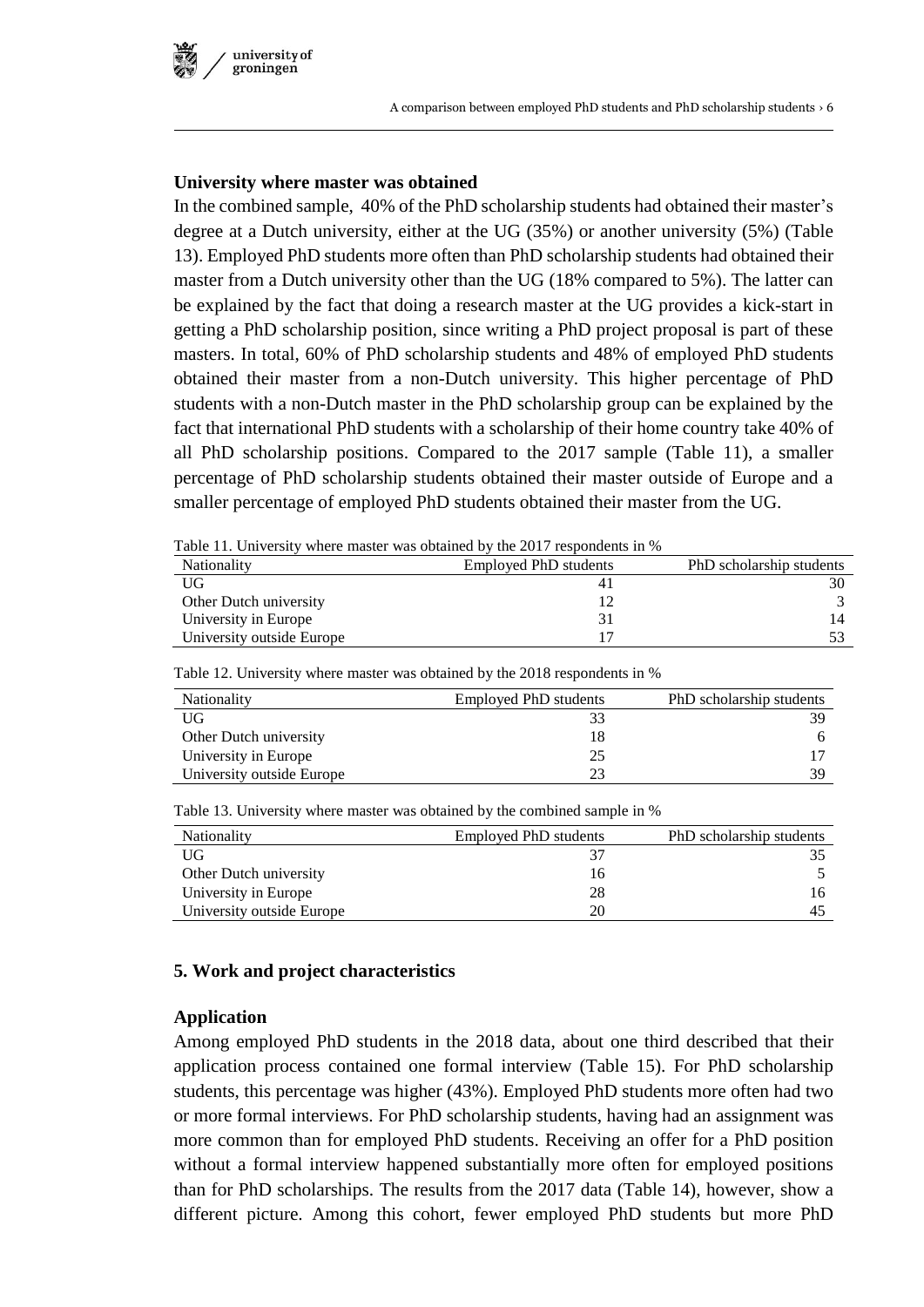scholarship students indicated having had to complete an assignment as a part of their application process.

| Table 14. Application process of the 2017 respondents in %             |                |                 |
|------------------------------------------------------------------------|----------------|-----------------|
| Answer category                                                        | Employed       | PhD scholarship |
|                                                                        | PhD            | students        |
|                                                                        | students       |                 |
| I was offered a PhD position without a formal application interview.   | 18             | 11              |
| The application process consisted of one formal interview.             | 32             | 51              |
| The application process consisted of two or more formal interviews.    | 14             | 9               |
| The application process consisted of one or more interviews plus an    | 31             | 19              |
| assignment (e.g. an assessment, a writing assignment, a presentation). |                |                 |
| Other                                                                  | 5              | 11              |
|                                                                        |                |                 |
| Table 15. Application process of the 2018 respondents in %             |                |                 |
| Answer category                                                        | Employed       | PhD scholarship |
|                                                                        | PhD            | students        |
|                                                                        | students       |                 |
| I was offered a PhD position without a formal application interview.   | 19             | $\tau$          |
| The application process consisted of one formal interview.             | 36             | 43              |
| The application process consisted of two or more formal interviews.    | 26             | 13              |
| The application process consisted of one or more interviews plus an    | 18             | 26              |
| assignment (e.g. an assessment, a writing assignment, a presentation). |                |                 |
| Other                                                                  | $\overline{2}$ | 11              |
|                                                                        |                |                 |
| Table 16. Application process of the combined sample in %              |                |                 |
| Answer category                                                        | Employed       | PhD scholarship |
|                                                                        | PhD            | students        |
|                                                                        | students       |                 |
| I was offered a PhD position without a formal application interview.   | 18             | 9               |
| The application process consisted of one formal interview.             | 34             | 46              |
| The application process consisted of two or more formal interviews.    | 22             | 11              |
| The application process consisted of one or more interviews plus an    |                |                 |

assignment (e.g. an assessment, a writing assignment, a presentation). 22 24 24 Other 3 11

#### **Project design**

When asked who designed the PhD project at the beginning of the trajectory, we see for the 2018 cohort a clear tendency that employed PhD students felt that their project was designed by the supervisors (see Table 18). This is especially visible at the 'extremes'. Whereas 45% of the employed PhD students said their supervisor(s) designed the entire project, this was only the case for 28% of the PhD scholarship students. For PhD scholarship students, the project was far more often designed by the PhD student him- /herself or as a co-production with his/her supervisor. Compared to 2017 (Table 17), PhD scholarship students' projects in 2018 more often seemed to be co-designed by the PhD student and his or her supervisor. Employed PhD students less often reported to work on a project that was entirely or mostly designed by them. In addition, they also considerably more often reported an 'other' way of designing the project (5% in 2017; 15% in 2018), which in most cases means that the project had been designed by a consortium.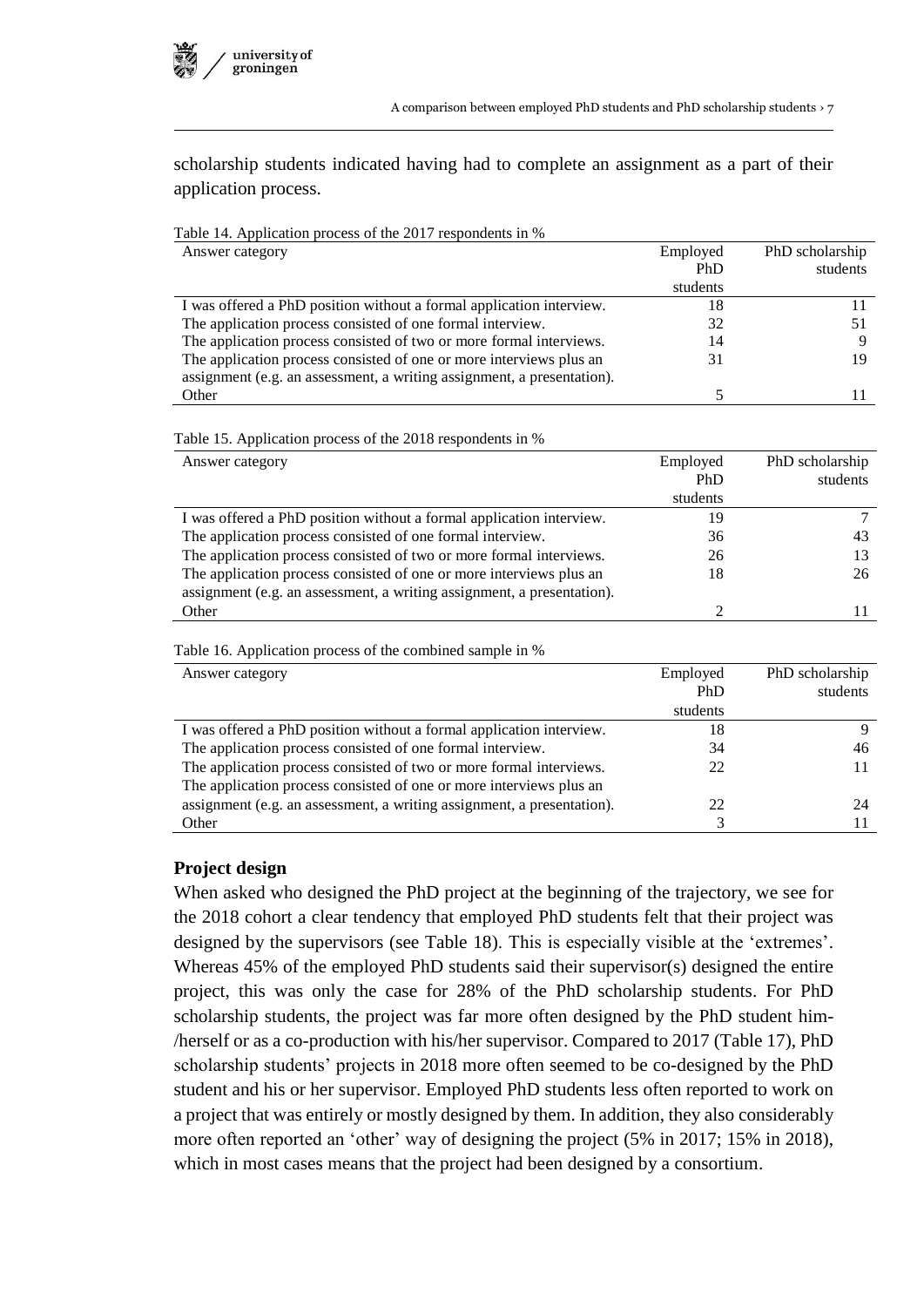| Answer category                              | <b>Employed PhD students</b> | PhD scholarship students |
|----------------------------------------------|------------------------------|--------------------------|
| Project is entirely designed by PhD student. |                              |                          |
| Project is mostly designed by the PhD        | 12                           | 26                       |
| student.                                     |                              |                          |
| Project is co-designed by PhD student and    | 28                           | 32                       |
| supervisor.                                  |                              |                          |
| Project is mostly designed by supervisor.    | 21                           | 25                       |
| Project is entirely designed by supervisor.  | 31                           |                          |
| Other                                        |                              |                          |

Table 17. Design of the project of the 2017 respondents in %

Table 18. Design of the project of the 2018 respondents in %

| Answer category                              | <b>Employed PhD students</b> | PhD scholarship students |
|----------------------------------------------|------------------------------|--------------------------|
| Project is entirely designed by PhD student. |                              |                          |
| Project is mostly designed by the PhD        |                              | 19                       |
| student.                                     |                              |                          |
| Project is co-designed by PhD student and    | 28                           | 45                       |
| supervisor.                                  |                              |                          |
| Project is mostly designed by supervisor.    | 22                           |                          |
| Project is entirely designed by supervisor.  | 24                           |                          |
| Other                                        | 16                           |                          |

Table 19. Design of the project of the combined sample in %

| Answer category                              | <b>Employed PhD students</b> | PhD scholarship students |
|----------------------------------------------|------------------------------|--------------------------|
| Project is entirely designed by PhD student. |                              |                          |
| Project is mostly designed by the PhD        |                              |                          |
| student.                                     |                              |                          |
| Project is co-designed by PhD student and    | 28                           | 40                       |
| supervisor.                                  |                              |                          |
| Project is mostly designed by supervisor.    | 22                           | 22                       |
| Project is entirely designed by supervisor.  | 27                           | 8                        |
| Other                                        | 12                           |                          |

#### **Other project characteristics**

PhD scholarship students in the 2018 sample significantly more often considered the final year of their master's degree as part of their PhD project (e.g. they wrote their PhD proposal during their master or the topic of their master's thesis is closely related to their PhD research) than employed PhD students (see Table 21). They also more often considered their project to be a stand-alone project. Moreover, PhD scholarship students' projects were significantly less often closely related to other PhD students' projects, to research by a postdoc or other colleagues, or part of (inter)national consortia. There were no differences, however, regarding the relatedness of the PhD project to the daily or primary supervisor's research. All these findings are similar to those based on the 2017 survey, except that some of the described differences were not statistically significant then (Table 20).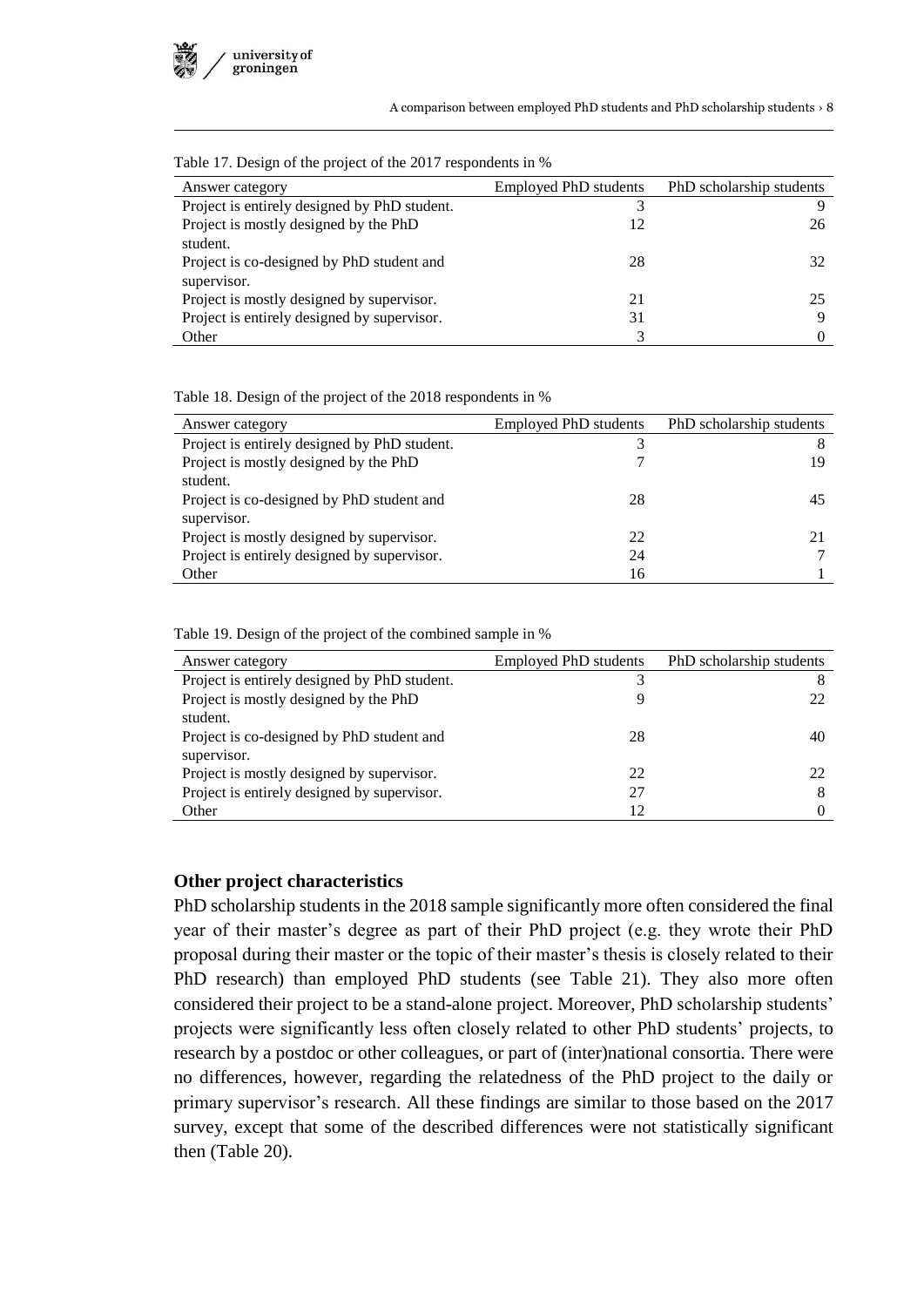

A comparison between employed PhD students and PhD scholarship students › 9

| Table 20. Other project characteristics in %              |                     |                 |
|-----------------------------------------------------------|---------------------|-----------------|
| Characteristic                                            | <b>Employed PhD</b> | PhD scholarship |
|                                                           | students 'yes'      | students 'yes'  |
| Can the final year of your (Research) master's degree be  | 19                  | 45              |
| considered part of your PhD project?*                     |                     |                 |
| My project is a stand-alone project; I am the only one in | 37                  | 45              |
| my department who is working on this topic.               |                     |                 |
| My project is closely linked to other PhD students'       | 49                  | 32              |
| projects.*                                                |                     |                 |
| My project is closely linked to research by a postdoc or  | 21                  | 14              |
| other colleagues.                                         |                     |                 |
| My project is closely linked to my daily and/or primary   | 43                  | 41              |
| supervisor's research.                                    |                     |                 |
| My project is part of a national or an international      | 22                  | 4               |
| consortium.*                                              |                     |                 |
| $\sim$ $\sim$ $\sim$                                      |                     |                 |

 $p < .05$ 

#### Table 21. Other project characteristics of the 2018 sample in %

| Characteristic                                                                                      | <b>Employed PhD</b> | PhD scholarship |
|-----------------------------------------------------------------------------------------------------|---------------------|-----------------|
|                                                                                                     | students 'yes'      | students 'yes'  |
| Can the final year of your (Research) master's degree be                                            | 25                  | 40              |
| considered part of your PhD project?**<br>My project is a stand-alone project; I am the only one in | 31                  | 47              |
| my department who is working on this topic.**                                                       |                     |                 |
| My project is closely linked to other PhD students'                                                 | 42                  | 30              |
| projects. *                                                                                         |                     |                 |
| My project is closely linked to research by a postdoc or<br>other colleagues.*                      | 26                  | 15              |
| My project is closely linked to my daily and/or primary<br>supervisor's research.                   | 42                  | 47              |
| My project is part of a national or an international<br>consortium.***                              | 21                  | 6               |
| $\approx -0.5$                                                                                      |                     |                 |

\**p* <.05 \*\**p* <.01

\*\*\**p* <.001

Table 22. Other project characteristics of the combined sample in %

| Characteristic                                            | <b>Employed PhD</b> | PhD scholarship |
|-----------------------------------------------------------|---------------------|-----------------|
|                                                           | students 'yes'      | students 'yes'  |
| Can the final year of your (Research) master's degree be  | 23                  | 41              |
| considered part of your PhD project?***                   |                     |                 |
| My project is a stand-alone project; I am the only one in | 34                  | 45              |
| my department who is working on this topic**              |                     |                 |
| My project is closely linked to other PhD students'       | 43                  | 31              |
| projects.**                                               |                     |                 |
| My project is closely linked to research by a postdoc or  | 23                  | 15              |
| other colleagues.*                                        |                     |                 |
| My project is closely linked to my daily and/or primary   | 42                  | 44              |
| supervisor's research.                                    |                     |                 |
| My project is part of a national or an international      | 22                  | 6               |
| consortium.***                                            |                     |                 |
| $*_{n}$ $\geq$ 0.5                                        |                     |                 |

\**p* <.05

\*\**p* <.01 \*\*\**p* <.001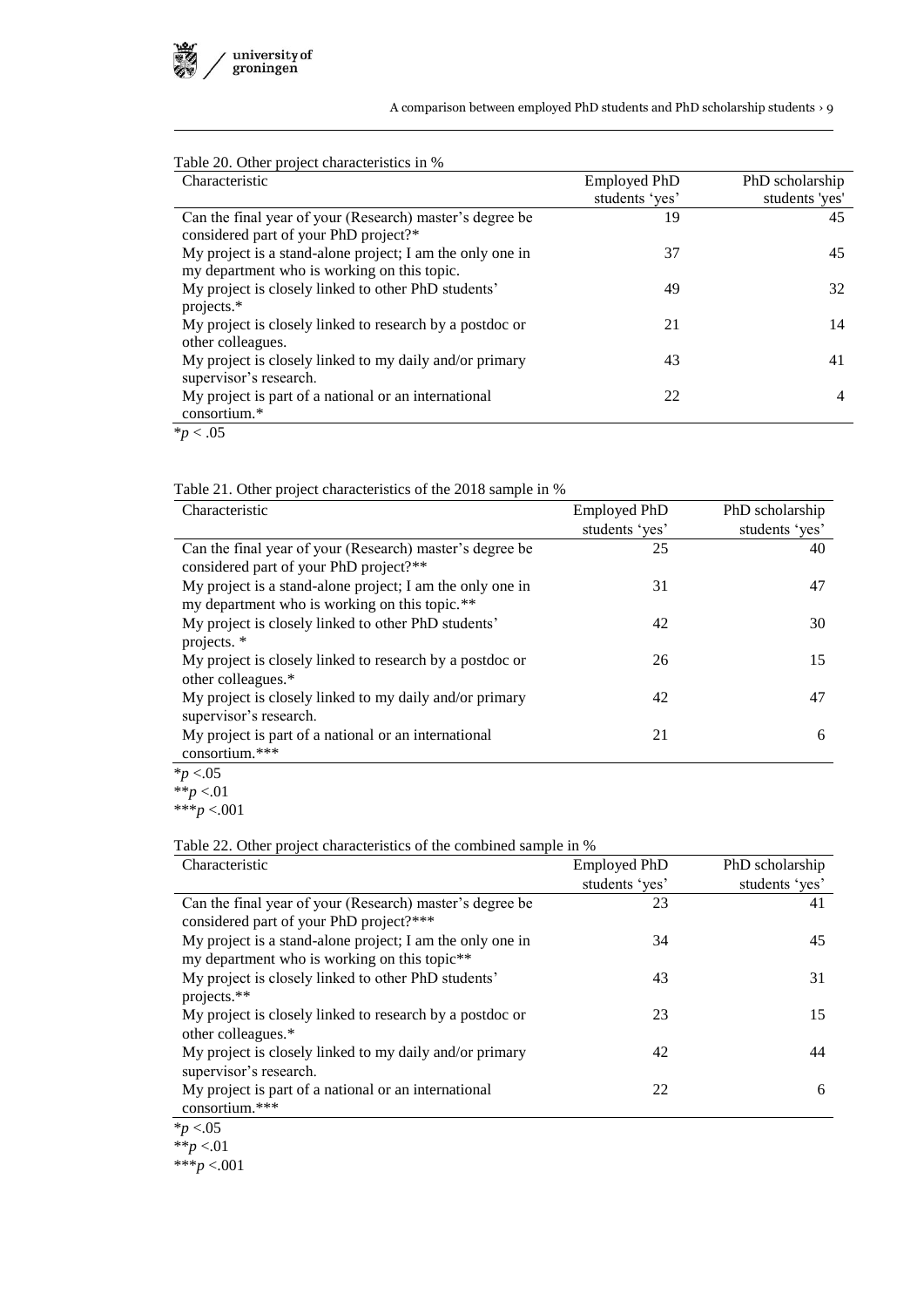

## **6. The importance attached to job benefits**

We asked PhD students how important they found several job rights and benefits on a scale of 1 (not important at all) to 5 (extremely important). The results for 2018 are presented in Table 24. All aspects are evaluated as above the scale mean of 3.0, so are felt as important. Two differences between employed PhD students and scholarship students were found: PhD scholarship students attached more value to having a regular monthly income and having access to a good range of health facilities. In 2017, three additional differences on benefits were found (Table 23): PhD scholarship students attached higher value to having good conditions regarding sick leave and maternity care and having access to a good range of sports facilities, whilst employed PhD students attached higher value to having flexible working hours. Furthermore, PhD scholarship students scored significantly higher on the total scale of rights and benefits than employed PhD students. In 2018, this difference is also visible when comparing the mean scores of both groups on the scale, but it was not statistically significant.

| racio 25. Importance or rights and centerits to the 2017 sample. Incan and standard deviation<br>Benefit | Employed PhD | PhD scholarship |
|----------------------------------------------------------------------------------------------------------|--------------|-----------------|
|                                                                                                          | students     | students        |
| Having a regular monthly income.*                                                                        | 4.80(.50)    | 4.96(.20)       |
| Having a pay rise every year.                                                                            | 4.04 (.97)   | 4.17(0.97)      |
| Receiving a holiday allowance (i.e. the equivalent of one                                                | 4.11(.97)    | 4.17(.85)       |
| month's pay, paid out in May).                                                                           |              |                 |
| Receiving an end-of-year bonus (i.e. the equivalent of one                                               | 3.99(1.01)   | 4.10(0.91)      |
| month's pay, paid out in December).                                                                      |              |                 |
| Having good conditions regarding sick leave and maternity                                                | 4.33(.82)    | 4.57(.71)       |
| leave.*                                                                                                  |              |                 |
| Having access to a good range of sports facilities.*                                                     | 3.41(1.30)   | 3.79(1.04)      |
| Having access to a good range of health facilities, including                                            | 3.75(1.15)   | 4.41(.74)       |
| mental health services.*                                                                                 |              |                 |
| Having the freedom to make my own choices in my project.                                                 | 4.49(.69)    | 4.47(0.72)      |
| Having flexible working hours.*                                                                          | 4.49(0.70)   | 4.13(0.95)      |
| Being allowed to teach and supervise Bachelor's and                                                      | 3.61(1.13)   | 3.74(.98)       |
| Master's students.                                                                                       |              |                 |
| Being able to go abroad to do research at another university.                                            | 4.02(.98)    | 4.22(.83)       |
| Being able to follow an internship at a company or                                                       | 3.47(1.21)   | 3.62(1.03)      |
| government organization.                                                                                 |              |                 |
| Total rights and benefits scale ( $\alpha = .80$ )*                                                      | 4.04(.57)    | 4.20(.44)       |
| $*p < .05$                                                                                               |              |                 |

Table 23. Importance of rights and benefits to the 2017 sample: mean and standard deviation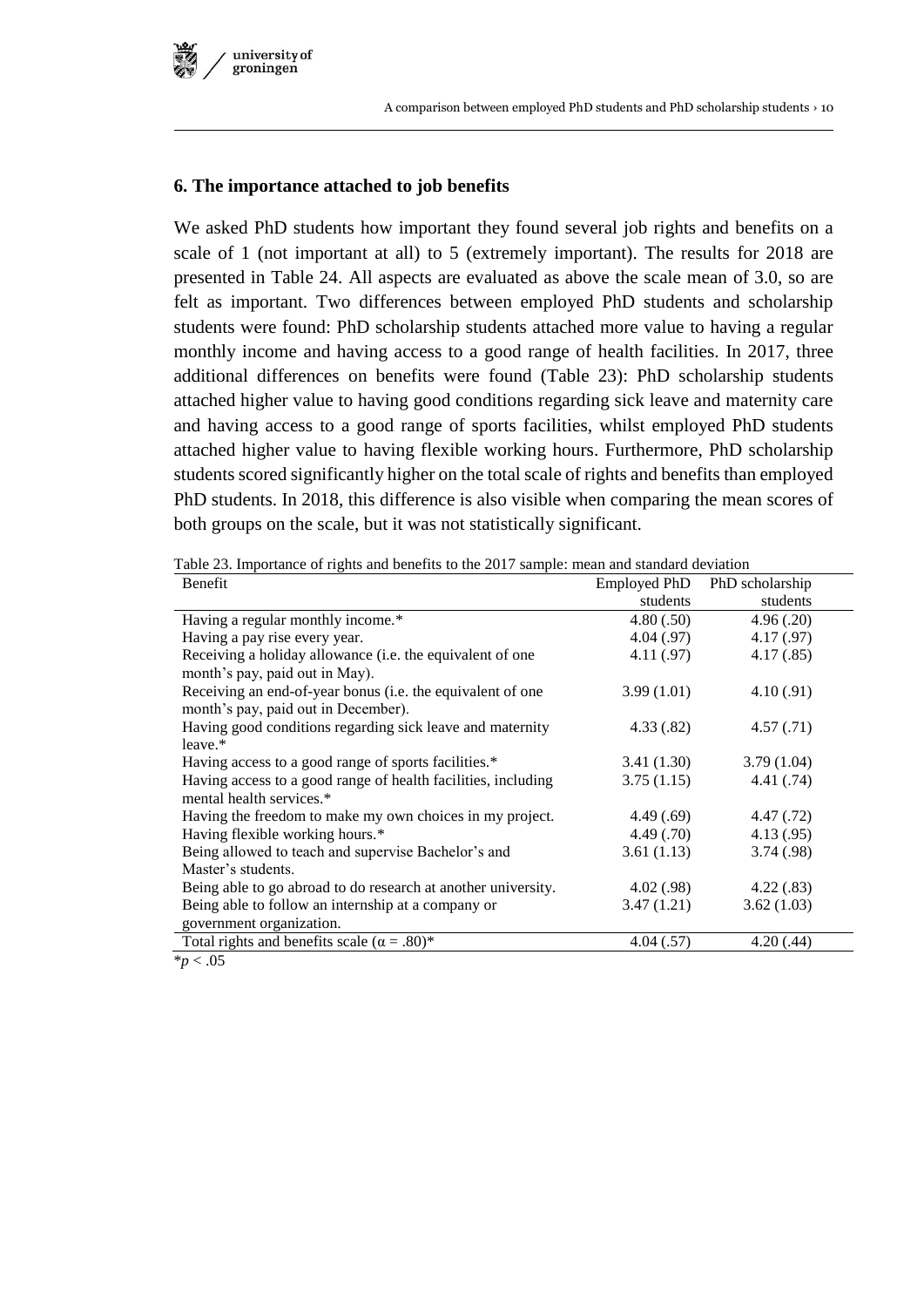

| Benefit                                                                                           | <b>Employed PhD</b> | PhD scholarship |
|---------------------------------------------------------------------------------------------------|---------------------|-----------------|
|                                                                                                   | students            | students        |
| Having a regular monthly income.*                                                                 | 4.82(.52)           | 4.93(.25)       |
| Having a pay rise every year.                                                                     | 4.08(.90)           | 4.19(.88)       |
| Receiving a holiday allowance (i.e. the equivalent of one<br>month's pay, paid out in May).       | 4.16(.82)           | 4.19(0.96)      |
| Receiving an end-of-year bonus (i.e. the equivalent of one<br>month's pay, paid out in December). | 4.08(.84)           | 4.11(.99)       |
| Having good conditions regarding sick leave and maternity<br>leave.                               | 4.47(0.75)          | 4.51(.79)       |
| Having access to a good range of sports facilities.                                               | 3.43(1.19)          | 3.65(1.11)      |
| Having access to a good range of health facilities, including<br>mental health services.**        | 3.92(1.07)          | 4.26(.89)       |
| Having the freedom to make my own choices in my project.                                          | 4.53(.62)           | 4.51(.63)       |
| Having flexible working hours.                                                                    | 4.32(.80)           | 4.23(.86)       |
| Being allowed to teach and supervise Bachelor's and                                               | 3.75(1.03)          | 3.80(.98)       |
| Master's students.                                                                                |                     |                 |
| Being able to go abroad to do research at another university.                                     | 3.92(1.03)          | 4.08(.91)       |
| Being able to follow an internship at a company or                                                | 3.44(1.21)          | 3.37(1.20)      |
| government organization.                                                                          |                     |                 |
| Total rights and benefits scale ( $\alpha$ = .74)                                                 | 4.08(.48)           | 4.15(.45)       |

Table 24. Importance of rights and benefits to the 2018 sample: mean and standard deviation

\**p* <.05

Table 25. Importance of rights and benefits to the combined sample: mean and standard deviation

| Benefit                                                         | <b>Employed PhD</b> | PhD scholarship |
|-----------------------------------------------------------------|---------------------|-----------------|
|                                                                 | students            | students        |
| Having a regular monthly income.**                              | 4.84(.45)           | 4.94(.23)       |
| Having a pay rise every year.                                   | 4.09(.91)           | 4.19(.90)       |
| Receiving a holiday allowance (i.e. the equivalent of one       | 4.15(.87)           | 4.19(0.91)      |
| month's pay, paid out in May).                                  |                     |                 |
| Receiving an end-of-year bonus (i.e. the equivalent of one      | 4.07(.89)           | 4.10(0.96)      |
| month's pay, paid out in December).                             |                     |                 |
| Having good conditions regarding sick leave and maternity       | 4.44 (.78)          | 4.53(.76)       |
| leave.                                                          |                     |                 |
| Having access to a good range of sports facilities.**           | 3.43(1.23)          | 3.73(1.09)      |
| Having access to a good range of health facilities, including   | 3.88(1.10)          | 4.33(.83)       |
| mental health services.***                                      |                     |                 |
| Having the freedom to make my own choices in my project.        | 4.50(.66)           | 4.50(.66)       |
| Having flexible working hours.*                                 | 4.38(.76)           | 4.20(.90)       |
| Being allowed to teach and supervise Bachelor's and             | 3.66(1.07)          | 3.79(.99)       |
| Master's students.                                              |                     |                 |
| Being able to go abroad to do research at another               | 3.95(1.03)          | 4.14(0.87)      |
| university.*                                                    |                     |                 |
| Being able to follow an internship at a company or              | 3.45(1.20)          | 3.50(1.13)      |
| government organization.                                        |                     |                 |
| Total rights and benefits scale ( $\alpha$ = .77) <sup>**</sup> | 4.07(.51)           | 4.18(0.45)      |

<sup>\*</sup>*p* <.05

\*\*\**p* <.001

<sup>\*\*</sup>*p* <.01

<sup>\*\*</sup>*p* <.01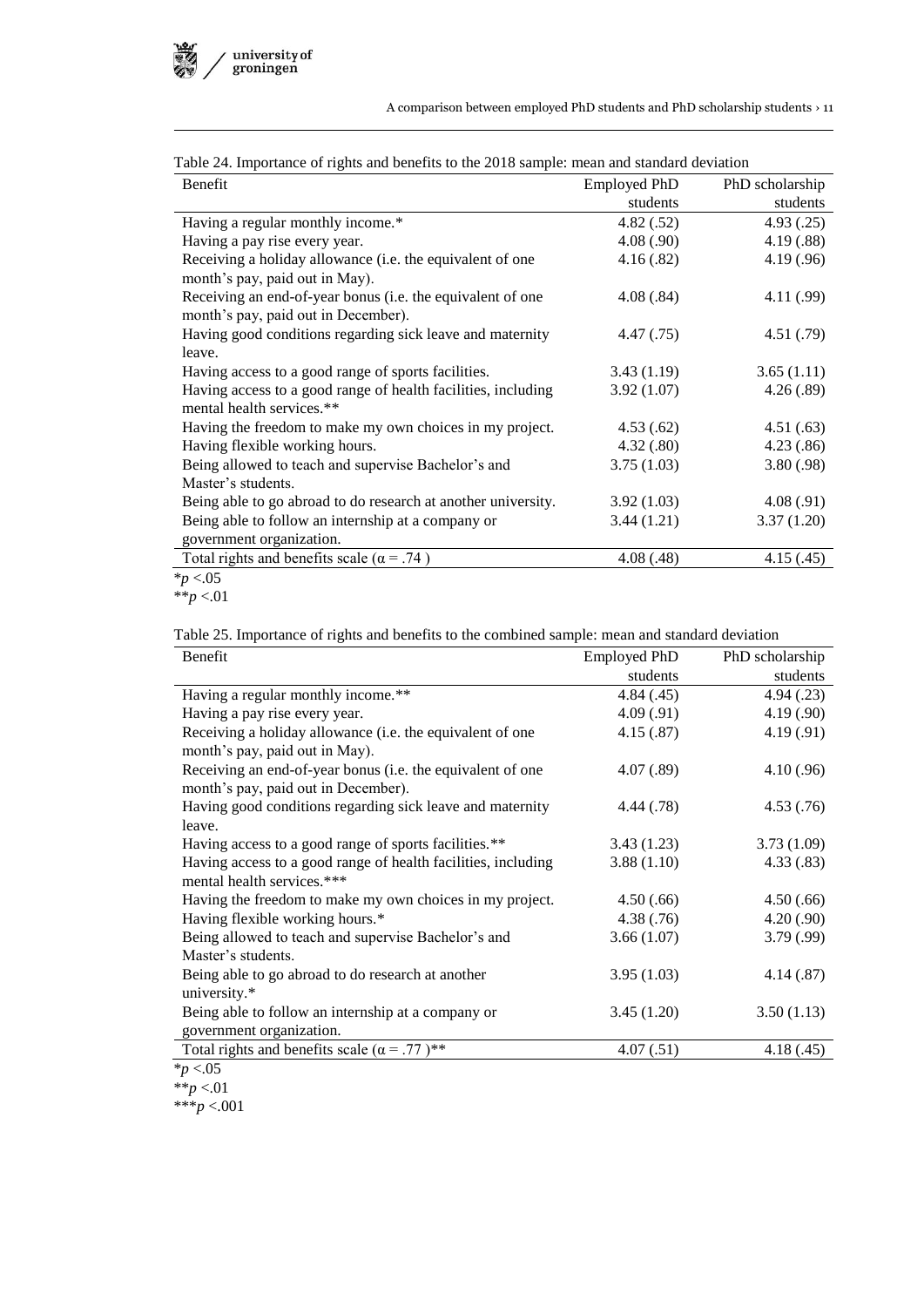

## **7. Freedom**

PhD students answered six statements about perceived freedom in which they had to indicate the extent to which they agreed with the freedom statement on a Likert scale ranging from 1 (completely disagree) to 5 (completely agree). All the freedom scores were above the mean scale score of 3.0 (see Table 27). The differences between the mean scores of employed PhD students and PhD scholarship students were relatively small, and only one was found to be statistically significant: PhD scholarship students perceived themselves to have more freedom when it comes to choosing when and where they work. In 2017, next to having the freedom to choose when and where to work and compared to employed PhD students, PhD scholarships students also perceived their freedom to choose which journals to publish in to be significantly higher than employed PhD students (Table 26). Another interesting finding is that whereas in 2017, overall, PhD scholarship students perceived themselves to have significantly more freedom than employed PhD students, this difference was not significant in 2018.

Table 26. Amount of freedom perceived by PhD students from the 2017 sample: mean and standard deviation

| Freedom statement                                      | <b>Employed PhD</b> | PhD scholarship |
|--------------------------------------------------------|---------------------|-----------------|
|                                                        | students            | students        |
| In my PhD project there is much room for my own        | 4.20(.76)           | 4.33(.75)       |
| ideas.                                                 |                     |                 |
| I have the freedom to make my own choices about the    | 3.89(.83)           | 4.05(.80)       |
| direction of my project and the methods to be used.    |                     |                 |
| I have the freedom to choose which conferences to      | 3.86(.89)           | 4.09(.85)       |
| attend.                                                |                     |                 |
| I have the freedom to choose which courses to take.    | 4.12(.83)           | 4.20(.85)       |
| I have the freedom to choose which journals to publish | 3.38(.74)           | 3.60(.91)       |
| $in.*$                                                 |                     |                 |
| I have the freedom to choose when and where I work.*   | 3.82(.96)           | 4.08(1.03)      |
| Total freedom scale ( $\alpha$ = .80)*                 | 3.88(.55)           | 4.06(.64)       |
| $\sim$ $\sim$ $\sim$                                   |                     |                 |

\**p* < .05

Table 27. Amount of freedom perceived by PhD students from the 2018 sample: mean and standard deviation

| Freedom statement                                      | <b>Employed PhD</b> | PhD scholarship |
|--------------------------------------------------------|---------------------|-----------------|
|                                                        | students            | students        |
| In my PhD project there is much room for my own        | 4.27(.80)           | 4.31(.75)       |
| ideas.                                                 |                     |                 |
| I have the freedom to make my own choices about the    | 3.97(.83)           | 4.04(.86)       |
| direction of my project and methods to be used.        |                     |                 |
| I have the freedom to choose which conferences to      | 3.92(.87)           | 3.87(.95)       |
| attend.                                                |                     |                 |
| I have the freedom to choose which courses to take.    | 4.15(.83)           | 4.13(.84)       |
| I have the freedom to choose which journals to publish | 3.46(.81)           | 3.55(.81)       |
| in.                                                    |                     |                 |
| I have the freedom to choose when and where I          | 3.68(1.05)          | 4.03(1.02)      |
| work. $**$                                             |                     |                 |
| Total freedom scale ( $\alpha$ = .79)                  | 3.91(.59)           | 3.99(.63)       |
| $\cdots$                                               |                     |                 |

\*\**p* <.01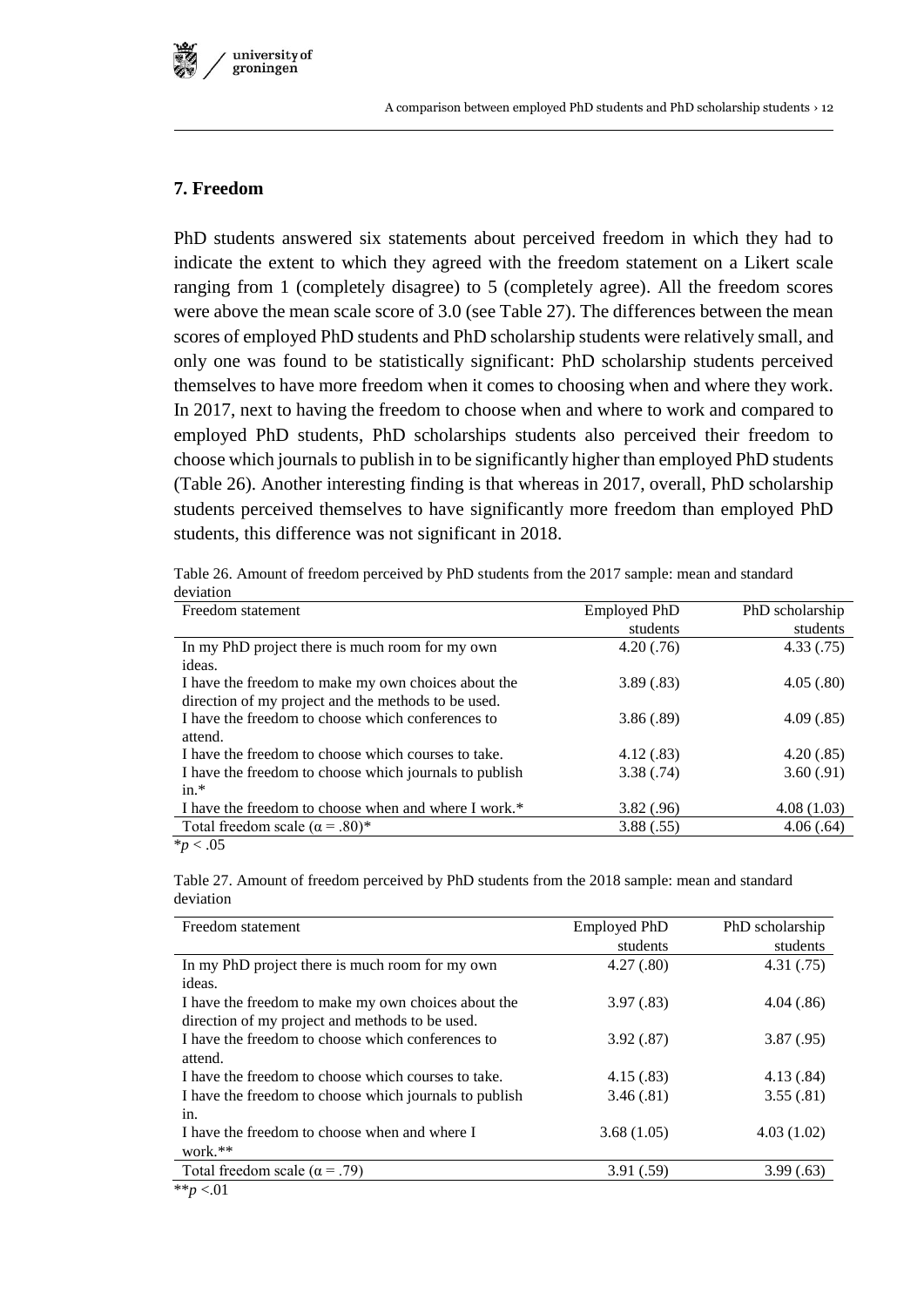| icviation                                              |                     |                 |
|--------------------------------------------------------|---------------------|-----------------|
| Freedom statement                                      | <b>Employed PhD</b> | PhD scholarship |
|                                                        | students            | students        |
| In my PhD project there is much room for my own        | 4.22(0.79)          | 4.33(.74)       |
| ideas.                                                 |                     |                 |
| I have the freedom to make my own choices about the    | 3.92(.83)           | 4.04(.83)       |
| direction of my project and methods to be used.        |                     |                 |
| I have the freedom to choose which conferences to      | 3.89(.87)           | 3.95(.93)       |
| attend.                                                |                     |                 |
| I have the freedom to choose which courses to take.    | 4.11(.82)           | 4.14(.86)       |
| I have the freedom to choose which journals to publish | 3.41(.78)           | 3.58(.84)       |
| $in.*$                                                 |                     |                 |
| I have the freedom to choose when and where I          | 3.70(1.02)          | 4.05(1.03)      |
| work. $***$                                            |                     |                 |
| Total freedom scale ( $\alpha$ = .79)**                | 3.88(.56)           | 4.01(.65)       |
| $**n < 01$                                             |                     |                 |

Table 28. Amount of freedom perceived by the combined sample of PhD students: mean and standard deviation

 $*$ *\*p* <.01

\*\*\**p* <.001

#### **8. Supervision**

PhD students had to answer questions about both their daily and their primary supervisor about the following five topics: availability, academic support, personal support, autonomy support, and high expectations. The scale range was from 1 to 5; the higher the score, the more positive the PhD student was about his or her supervisor's availability and support. Regarding the last factor (high expectations), a high score means that the PhD student perceived his or her supervisor as having high expectations of him or her. For instance, the supervisor having the expectation that all papers are published before submitting the thesis or the PhD student having the perception that nothing is good enough for his/her supervisor. All scores except those with regard to high expectations were above the scale mean. We found no significant differences between employed PhD students and PhD scholarship students in 2018 (see Table 30). In 2017, however, some significant differences were found (Table 29): PhD scholarship students who filled out the survey in that year experienced more academic as well as autonomy support from both their supervisors and more personal support from their primary supervisor, and PhD scholarship students reported higher expectations by their daily supervisor.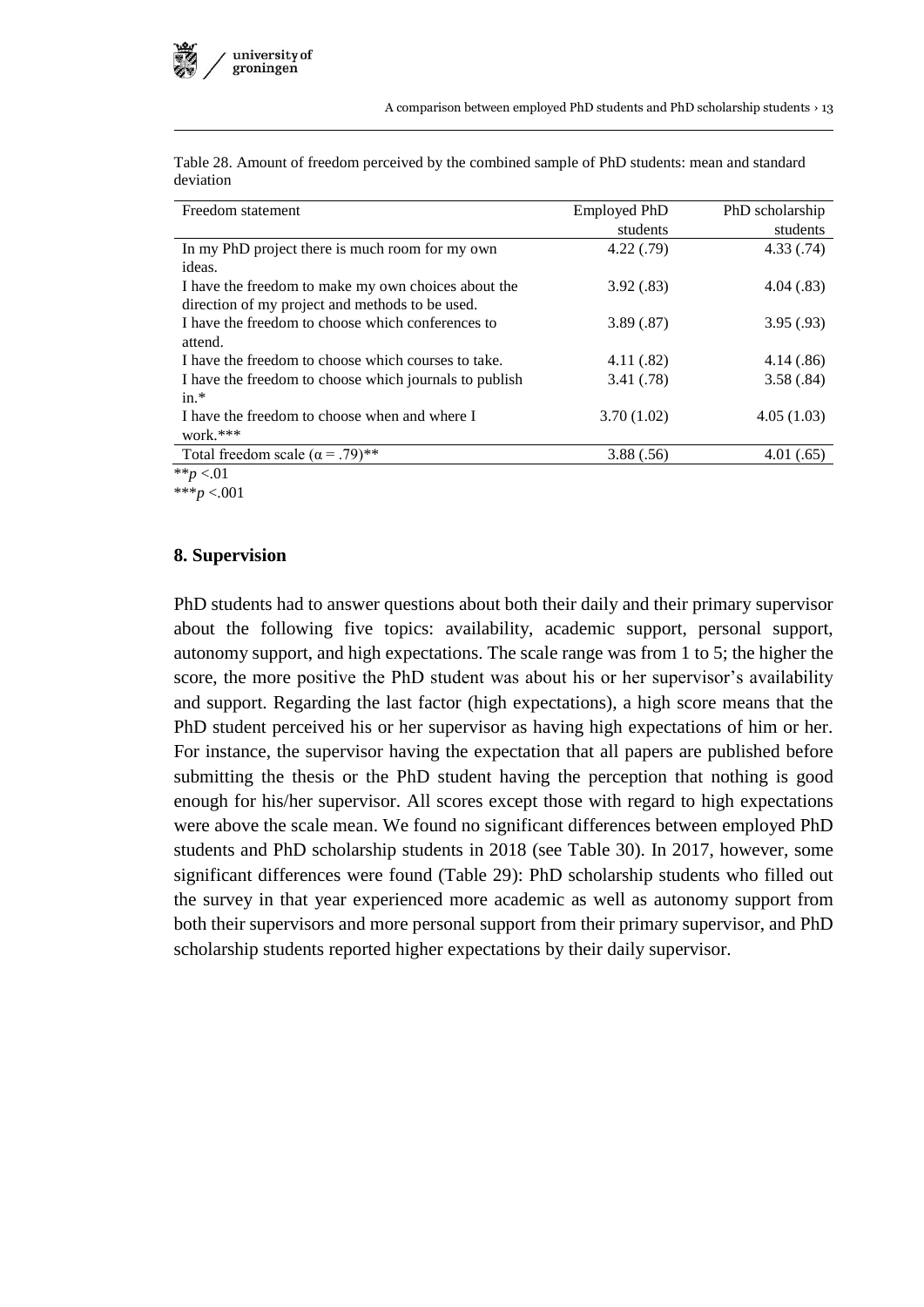| Factor                                                  | Employed PhD | PhD scholarship |
|---------------------------------------------------------|--------------|-----------------|
|                                                         | students     | students        |
| Availability daily supervisor ( $\alpha$ = .87)         | 4.40(.74)    | 4.37(0.79)      |
| Availability primary supervisor ( $\alpha$ = .86)       | 4.09(.83)    | 4.27(.65)       |
| Total availability supervisors                          | 4.22(0.73)   | 4.31(.61)       |
| Academic support daily supervisor $(\alpha = .91)^*$    | 3.71(.74)    | 3.91(.67)       |
| Academic support primary supervisor $(\alpha = .92)^*$  | 3.38(.80)    | 3.77(0.71)      |
| Total academic support supervisors*                     | 3.53(.72)    | 3.83(.67)       |
| Personal support daily supervisor ( $\alpha$ = .93)     | 4.03(.65)    | 4.17(.53)       |
| Personal support primary supervisor ( $\alpha = .93$ )* | 3.87(.68)    | 4.06(.57)       |
| Total personal support supervisors*                     | 3.94(.61)    | 4.11(.51)       |
| Autonomy support daily supervisor $(\alpha = .81)^*$    | 4.02(.58)    | 4.18(.44)       |
| Autonomy support primary supervisor $(\alpha = .82)^*$  | 3.93(.58)    | 4.11(.47)       |
| Total autonomy support supervisors*                     | 3.99(.55)    | 4.13(0.43)      |
| High expectations daily supervisor ( $\alpha = .69$ )*  | 2.53(.54)    | 2.75(.52)       |
| High expectations primary supervisor ( $\alpha = .68$ ) | 2.63(.54)    | 2.73(.51)       |
| Total high expectations supervisors*                    | 2.59(.52)    | 2.74(.50)       |
| $*_{p<.05}$                                             |              |                 |

Table 29. Availability and support of the daily and primary supervisor as experienced by the 2017 sample mean and standard deviation

Table 30. Availability and support of the daily and primary supervisor as experienced by the 2018 sample mean and standard deviation

| Factor                                                 | <b>Employed PhD</b> | PhD scholarship students |
|--------------------------------------------------------|---------------------|--------------------------|
|                                                        | students            |                          |
| Availability daily supervisor ( $\alpha$ = .86)        | 4.41 (.68)          | 4.50(.66)                |
| Availability primary supervisor ( $\alpha$ = .88)      | 4.17(.82)           | 4.23(.82)                |
| Total availability supervisors                         | 4.27(.67)           | 4.35(.66)                |
| Academic support daily supervisor ( $\alpha = .91$ )   | 3.88(.73)           | 3.89(.73)                |
| Academic support primary supervisor ( $\alpha = .93$ ) | 3.59(.77)           | 3.60(.84)                |
| Total academic support supervisors                     | 3.70(.67)           | 3.73(.72)                |
| Personal support daily supervisor ( $\alpha$ = .96)    | 4.14(0.75)          | 4.12(.72)                |
| Personal support primary supervisor ( $\alpha = .95$ ) | 3.98(.72)           | 4.03(0.72)               |
| Total personal support supervisors                     | 4.04(.67)           | 4.06(.67)                |
| Autonomy support daily supervisor ( $\alpha = .80$ )   | 4.13(.56)           | 4.23(0.49)               |
| Autonomy support primary supervisor ( $\alpha = .85$ ) | 4.04(.60)           | 4.07(.60)                |
| Total autonomy support supervisors                     | 4.07(.52)           | 4.13(.51)                |
| High expectations daily supervisor ( $\alpha = .76$ )  | 2.75(.63)           | 2.79(.67)                |
| High expectations primary supervisor ( $\alpha$ = .74) | 2.77(0.66)          | 2.75(.61)                |
| Total high expectations supervisors                    | 2.77(0.63)          | 2.77(.62)                |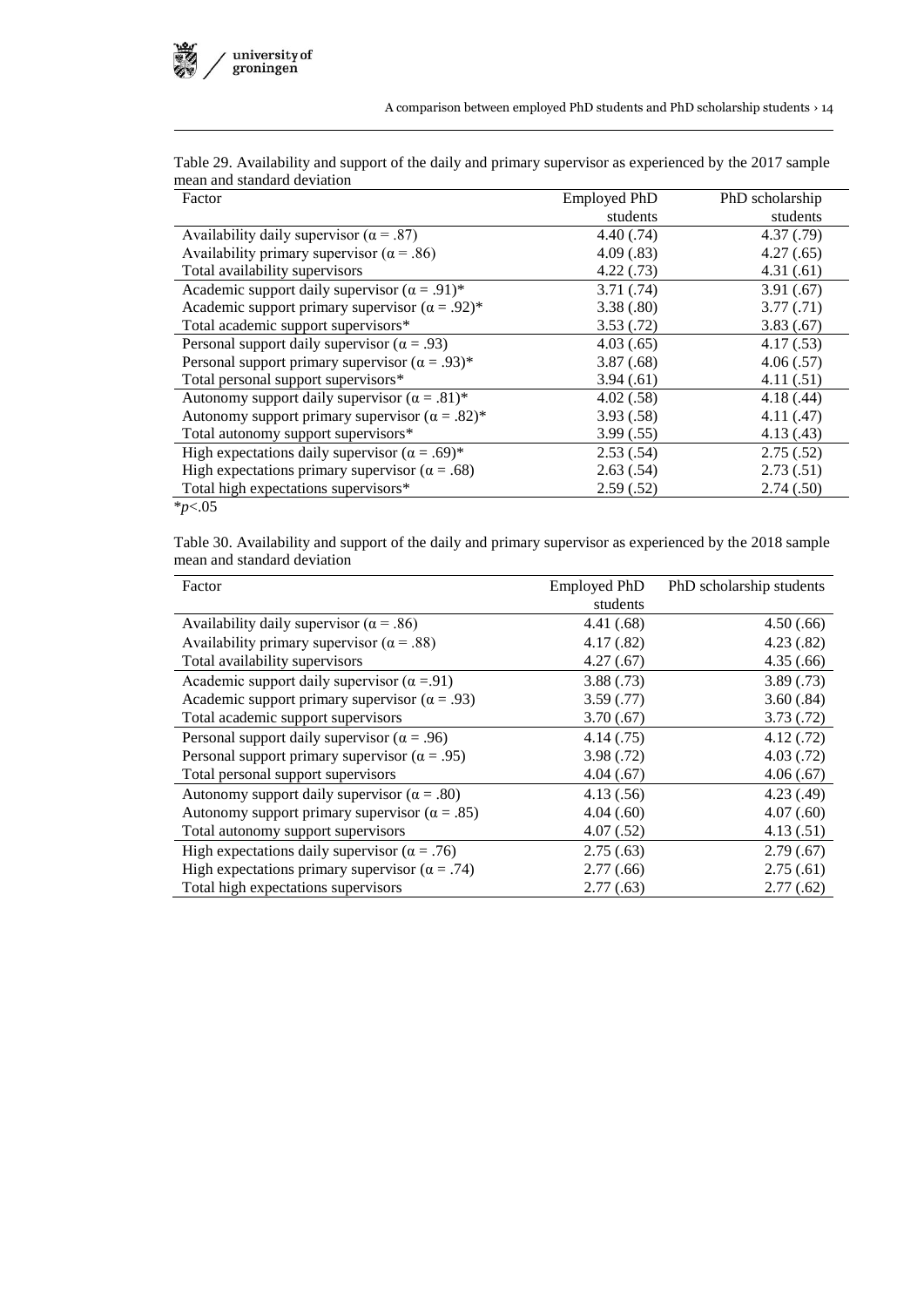| Factor                                                             | Employed     | PhD scholarship students |
|--------------------------------------------------------------------|--------------|--------------------------|
|                                                                    | PhD students |                          |
| Availability daily supervisor ( $\alpha$ = .87)                    | 4.41(.70)    | 4.43(.72)                |
| Availability primary supervisor ( $\alpha$ = .88)                  | 4.15(.80)    | 4.25(.76)                |
| Total availability supervisors                                     | 4.26(.68)    | 4.33(.65)                |
| Academic support daily supervisor ( $\alpha$ = 91)                 | 3.80(.74)    | 3.89(.72)                |
| Academic support primary supervisor ( $\alpha$ = .92)              | 3.50(.77)    | 3.67(.81)                |
| Total academic support supervisors                                 | 3.62(.68)    | 3.77(.72)                |
| Personal support daily supervisor ( $\alpha$ = .95)                | 4.07(.70)    | 4.12(.65)                |
| Personal support primary supervisor ( $\alpha$ = .95) <sup>*</sup> | 3.93(.67)    | 4.04(.62)                |
| Total personal support supervisors*                                | 3.99(.63)    | 4.07(.62)                |
| Autonomy support daily supervisor $(\alpha = .81)$ **              | 4.06(.56)    | 4.21(.48)                |
| Autonomy support primary supervisor $(\alpha = .84)^*$             | 3.99(.56)    | 4.09(.55)                |
| Total autonomy support supervisors*                                | 4.02(.52)    | 4.13(0.48)               |
| High expectations daily supervisor $(\alpha = .74)$ **             | 2.63(.61)    | 2.79(0.61)               |
| High expectations primary supervisor ( $\alpha$ = .72)             | 2.70(.62)    | 2.76(.58)                |
| Total high expectations supervisors                                | 2.67(.60)    | 2.77(.58)                |
| $\lambda_{\rm max} > 0.5$                                          |              |                          |

Table 31. Availability and support of the daily and primary supervisor as experienced by the combined sample mean and standard deviation

\**p* <.05 \*\**p* <.01

#### **9. Atmosphere in research group**

We asked PhD students several questions about their formal (academic) and informal (social) relationships with colleagues in their research group and the extent to which they felt at home in their research group (see Table 33 for the results from the 2018 group). Answers on the separate items were given on a scale of 1 (completely disagree) to 5 (completely agree). The higher the scale score, the more positive PhD students are about the (in)formal relationships at their department and the extent to which they feel they belong. The employed PhD students and PhD scholarship students did not differ significantly from each other on these factors and all the scores are above the scale mean. Similar results were found in 2017 and can also be seen in the combined group (see Table 32 and 34).

It can be concluded that both PhD scholarship and employed PhD students had good formal and informal relations in their research group and rate their sense of belonging as high.

Table 32. Factors related to the atmosphere in research group of 2017 sample: mean and standard deviation

| Factor                                   | Employed PhD students | PhD scholarship students |
|------------------------------------------|-----------------------|--------------------------|
| Formal relationships ( $\alpha$ = .88)   | 3.67(.74)             | 3.63(.53)                |
| Informal relationships ( $\alpha$ = .86) | 3.54(.82)             | 3.43(.67)                |
| Sense of belonging ( $\alpha$ = .87)     | 3.99(.66)             | 4.00(.56)                |

Table 33. Factors related to the atmosphere in research group of 2018 sample: mean and standard deviation

| Factor                 | Employed PhD students | PhD scholarship students |
|------------------------|-----------------------|--------------------------|
| Formal relationships   | 3.78(.64)             | 3.64(0.73)               |
| Informal relationships | 3.55(.81)             | 3.46 (.85)               |
| Sense of belonging     | 4.00(.66)             | 4.00(.66)                |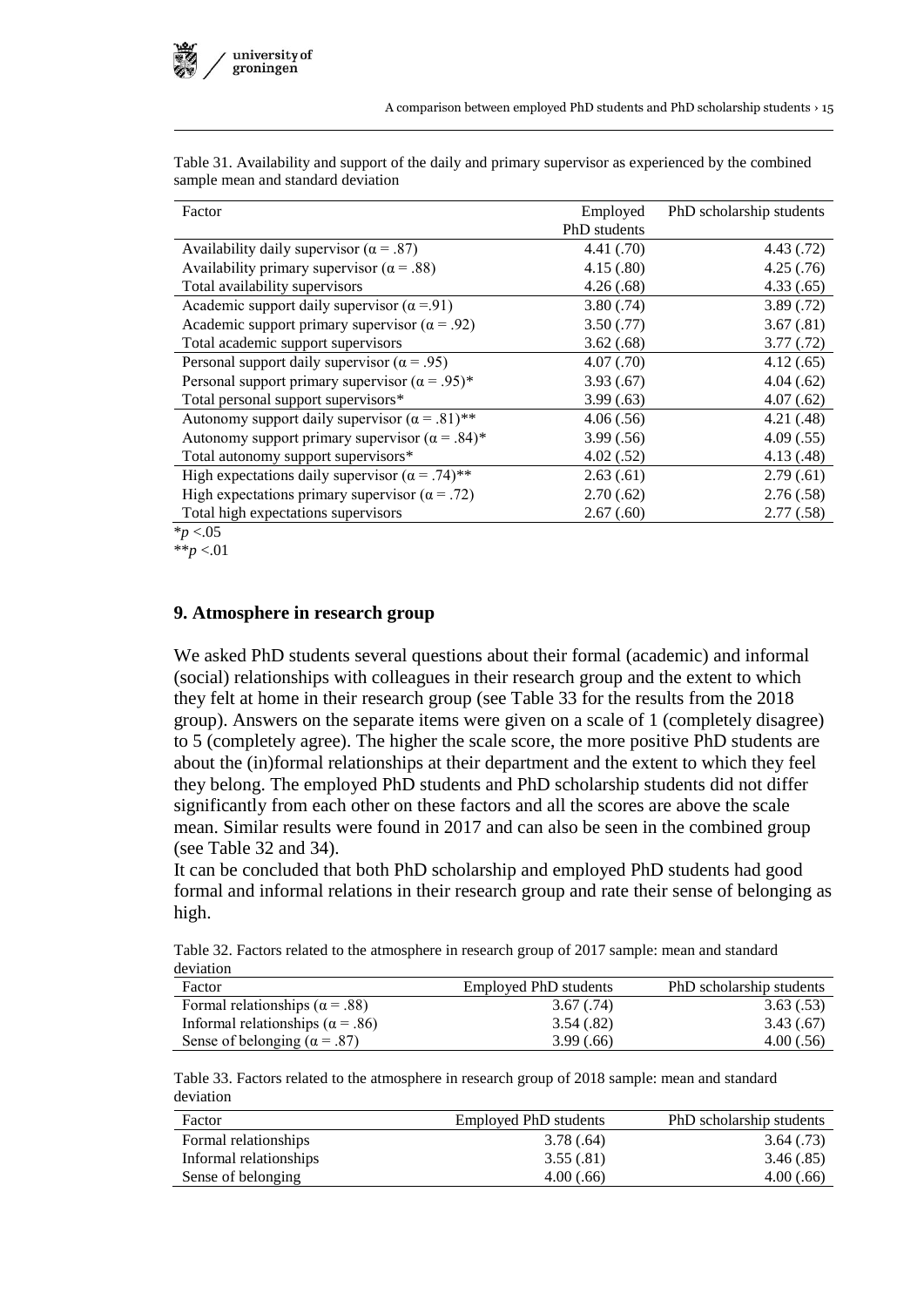

Table 34. Factors related to the atmosphere in research group of combined sample: mean and standard deviation

| Factor                 | Employed PhD students | PhD scholarship students |
|------------------------|-----------------------|--------------------------|
| Formal relationships   | 3.70(.68)             | 3.63(.65)                |
| Informal relationships | 3.53(.80)             | 3.42 (.78)               |
| Sense of belonging     | 3.99(.65)             | 3.98(.62)                |

#### **10. Satisfaction, considering to quit, and workload**

#### **Satisfaction**

We asked the PhD students to answer two questions regarding their satisfaction with their PhD on a scale from 1 (very dissatisfied) to 5 (very satisfied). In 2018, employed PhD scholarship students were significantly more satisfied with their overall PhD trajectory than scholarship students (Table 36), although the mean score is above the scale mean and the effect size is small. Both groups of PhD students were especially satisfied with the supervision they receive. In 2017, there were no significant differences in levels of satisfaction between the two groups of PhD students (see Table 35).

Table 35. Satisfaction of the 2017 sample: mean and standard deviation

| Factor                                                                     | <b>Employed PhD students</b> | PhD scholarship students |
|----------------------------------------------------------------------------|------------------------------|--------------------------|
| Satisfaction with PhD trajectory                                           | 3.89(.81)                    | 3.88(.74)                |
| Satisfaction with supervision                                              | 4.27(.99)                    | 4.22(.99)                |
| Table 36. Satisfaction of the 2018 sample: mean and standard deviation     |                              |                          |
| Factor                                                                     | Employed PhD students        | PhD scholarship students |
| Satisfaction with PhD                                                      | 3.90(.79)                    | 3.63(.95)                |
| trajectory**                                                               |                              |                          |
| Satisfaction with supervision                                              | 4.24(.96)                    | 4.03(1.13)               |
| Table 37. Satisfaction of the combined sample: mean and standard deviation |                              |                          |
| Factor                                                                     | Employed PhD students        | PhD scholarship students |
| Satisfaction with PhD                                                      | 3.90(.80)                    | 3.74(.87)                |
| trajectory*                                                                |                              |                          |
| Satisfaction with supervision                                              | 4.25(.97)                    | 4.11(1.08)               |

#### **Considering to quit**

Of all first-year PhD students who filled out the survey in 2018, about three quarters have never considered to quit (see Table 39). The majority of PhD students who did indicate having considered to quit their PhD, indicated not to do so often. Among both groups of PhD students, the percentage of students who have considered quitting their PhD often or even very often is low.

Table 38. Answers by the 2017 sample to the question: Have you ever considered to quit your PhD project? in %

| Answer category | Employed PhD students | PhD scholarship students |
|-----------------|-----------------------|--------------------------|
| Yes, very often |                       |                          |
| Yes, often      |                       |                          |
| Yes, sometimes  |                       |                          |
| No, never       | 83                    |                          |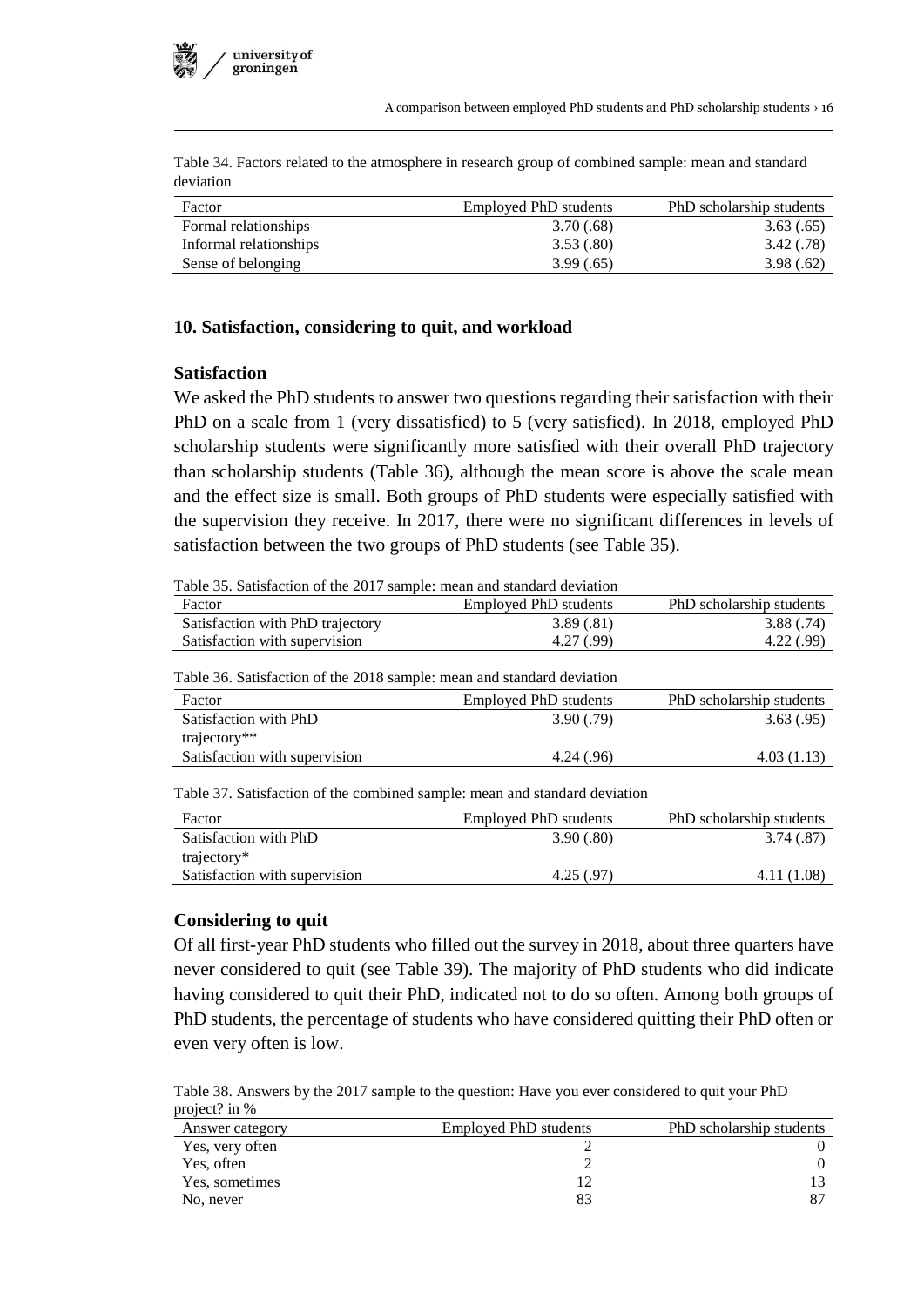|               |  | Table 39. Answers by the 2018 sample to the question: Have you ever considered to quit your PhD |  |  |  |
|---------------|--|-------------------------------------------------------------------------------------------------|--|--|--|
| project? in % |  |                                                                                                 |  |  |  |

| Answer category | <b>Employed PhD students</b> | PhD scholarship students |
|-----------------|------------------------------|--------------------------|
| Yes, very often |                              |                          |
| Yes, often      |                              |                          |
| Yes, sometimes  |                              |                          |
| No, never       | 76                           |                          |

Table 40. Answers by the combined sample to the question: Have you ever considered to quit your PhD project? in %

| Answer category | <b>Employed PhD students</b> | PhD scholarship students |
|-----------------|------------------------------|--------------------------|
| Yes, very often |                              |                          |
| Yes, often      |                              |                          |
| Yes, sometimes  | 18                           |                          |
| No, never       | 78                           | 80                       |

#### **Workload**

We asked the PhD students how they perceived their workload. In the 2018 data (Table 42), there are no clear differences in perceived work load between employed PhD students and PhD scholarship students. In the 2017 data (Table 41), employed PhD students more often perceive their workload as high.

Table 41. Answers by the 2017 sample to the question: How would you describe the workload in your PhD project? in %

| Answer category | <b>Employed PhD students</b> | PhD scholarship students |
|-----------------|------------------------------|--------------------------|
| Too high        |                              |                          |
| High            | 45                           |                          |
| Normal          |                              | 64                       |
| Low             |                              |                          |

Table 42. Answers by the 2018 sample to the question: How would you describe the workload in your PhD project? in %

| Answer category | Employed PhD students | PhD scholarship students |
|-----------------|-----------------------|--------------------------|
| Too high        |                       |                          |
| High            | 45                    | 43                       |
| Normal          | 50                    | 54                       |
| Low             |                       |                          |

Table 43. Answers by the combined sample to the question: How would you describe the workload in your PhD project? in %

| Answer category | <b>Employed PhD students</b> | PhD scholarship students |
|-----------------|------------------------------|--------------------------|
| Too high        |                              |                          |
| High            | 44                           | 39                       |
| Normal          | 52                           | 58                       |
| Low or too low  |                              |                          |

#### **11. Job prospects and plans**

We asked PhD students how they would rate their job prospects in general, inside academia, and outside of academia, on a scale of  $1$  (= very bad) to  $5$  (= very good). Both types of PhD students indicated to be rather satisfied with their job prospects, as all scores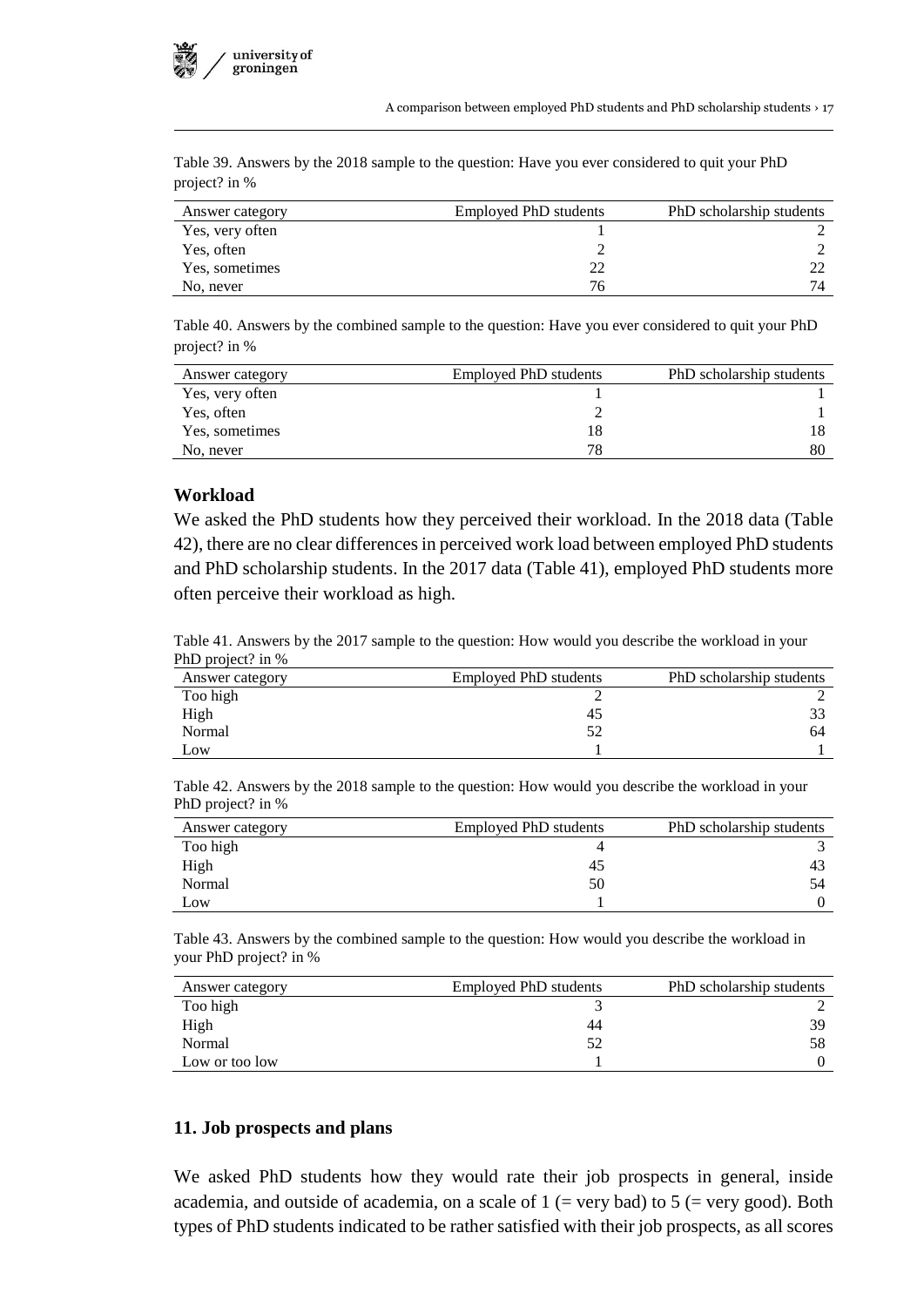are above the scale mean of 3.0. The only statistically significant difference between the two groups of PhD students is that employed PhD students were significantly more satisfied with their job prospects in general than PhD scholarship students (Table 45). Furthermore, both groups of PhD students were more satisfied with the job prospects outside of academia than with those inside academia. In 2017, results regarding job prospects and plans were similar but none of the differences in mean scores of the two groups of PhD students were statistically significant (Table 44).

Table 44. Perceptions of job prospects by the 2017 sample: mean and standard deviation

| Factor                            | Employed PhD students | PhD scholarship students |
|-----------------------------------|-----------------------|--------------------------|
| Job prospects in general          | 3.89(.86)             | 3.73(0.77)               |
| Job prospects inside academia     | 3.13 (.91)            | 3.39(.84)                |
| Job prospects outside of academia | 3.71 (.89)            | 3.51 (.74)               |

Table 45. Perceptions of job prospects by the 2018 sample: mean and standard deviation

| Factor                            | Employed PhD students | PhD scholarship students |
|-----------------------------------|-----------------------|--------------------------|
| Job prospects in general**        | 3.96(.80)             | 3.61(.96)                |
| Job prospects inside academia     | 3.27 (.82)            | 3.21(.93)                |
| Job prospects outside of academia | 3.64(1.01)            | 3.35(.99)                |

Table 46. Perceptions of job prospects by the combined sample: mean and standard deviation

| Factor                            | Employed PhD students | PhD scholarship students |
|-----------------------------------|-----------------------|--------------------------|
| Job prospects in general**        | 4.00(0.92)            | 3.77 (.99)               |
| Job prospects inside academia     | 3.36(1.07)            | 3.39(1.01)               |
| Job prospects outside of academia | 3.83(1.09)            | 3.63(1.11)               |

Furthermore, we asked whether the PhD students currently wish to pursue a career inside or outside of academia. PhD scholarship students were more likely to be interested in a career inside academia (see Table 48): 43% of PhD scholarship students said they definitely or probably wanted to work inside academia, compared to one third of employed PhD students. Employed PhD students were more likely to be interested in a career outside of academia: 36% of employed PhD students said that they definitely or probably wanted to work outside of academia, compared to 27% of PhD scholarship students. Slightly over a quarter of PhD students in both groups indicated being unsure whether they wanted to stay inside academia or pursue a career outside of academia after finishing their PhD. In 2017, the percentages of employed PhD students and PhD scholarship students who said that they were interested in a career outside academia were considerably more similar, and the percentage of employed PhD students that indicated being unsure about their career plans was significantly higher than in 2018 (see Table 47).

|  |  |  |  |  | Table 47. Career plans of the 2017 sample in % |  |
|--|--|--|--|--|------------------------------------------------|--|
|--|--|--|--|--|------------------------------------------------|--|

| Characteristic                           | <b>Employed PhD students</b> | PhD scholarship students |
|------------------------------------------|------------------------------|--------------------------|
| Definitely inside                        |                              |                          |
| Probably inside                          | 23                           | 30                       |
| I don't know                             | 39                           | 26                       |
| Probably outside                         | 17                           | 22                       |
| Definitely outside                       |                              |                          |
| I don't aspire to pursue a career at all | O                            |                          |
| I already have a career                  |                              |                          |
| Other                                    |                              |                          |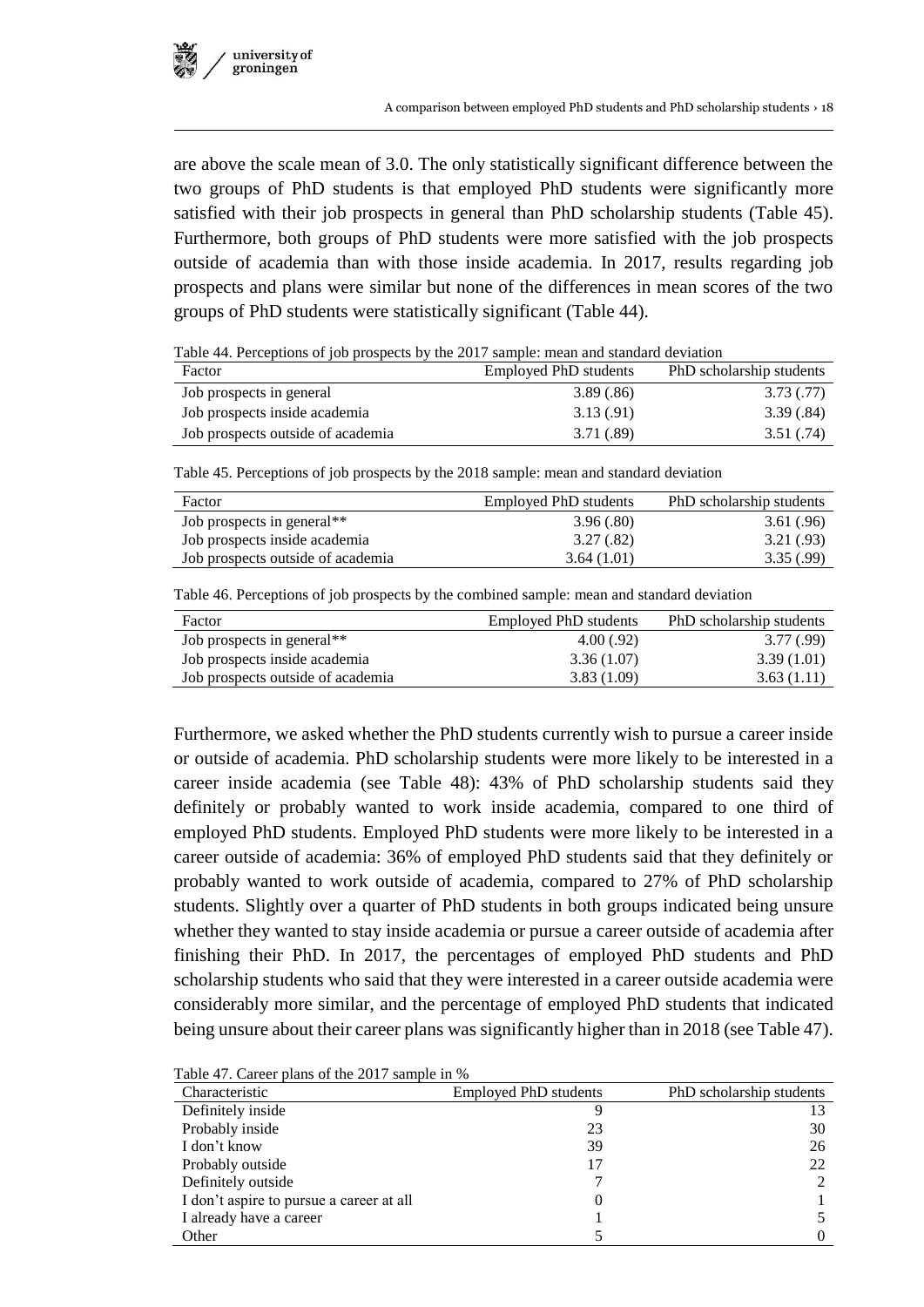

| Twist To: Career plans of the 2010 sample in 70 |                              |                          |  |  |  |
|-------------------------------------------------|------------------------------|--------------------------|--|--|--|
| Characteristic                                  | <b>Employed PhD students</b> | PhD scholarship students |  |  |  |
| Definitely inside                               | 10                           | 13                       |  |  |  |
| Probably inside                                 | 24                           | 31                       |  |  |  |
| I don't know                                    | 27                           | 28                       |  |  |  |
| Probably outside                                | 30                           | 21                       |  |  |  |
| Definitely outside                              |                              | 6                        |  |  |  |
| I don't aspire to pursue a career at all        |                              | 0                        |  |  |  |
| I already have a career                         |                              | $\Omega$                 |  |  |  |
| Other                                           |                              |                          |  |  |  |

Table 48. Career plans of the 2018 sample in %

Table 49. Career plans of the combined sample in %

| Characteristic                           | Employed PhD students | PhD scholarship students |
|------------------------------------------|-----------------------|--------------------------|
| Definitely inside                        | 10                    |                          |
| Probably inside                          | 23                    | 30                       |
| I don't know                             | 31                    | 28                       |
| Probably outside                         | 25                    | 21                       |
| Definitely outside                       | 6                     |                          |
| I don't aspire to pursue a career at all |                       |                          |
| I already have a career                  |                       |                          |
| Other                                    |                       |                          |
|                                          |                       |                          |

#### **12. Questions for PhD scholarship students only, in the 2018 survey**

A number of additional questions was asked to PhD scholarship students only in the 2018 survey. One of the objectives of these additional questions was to get a better idea of the degree to which those students were aware of the conditions of the PhD scholarship and how those differ from the conditions of the contract of an employed PhD student. Slightly less than one-third of the PhD scholarships students indicated that they were aware at the start of their trajectory of the difference in conditions between the two types of contracts (Table 50). When filling out the survey in September 2018, nearly two-third of the PhD scholarship indicate that they are aware of the differences (Table 51). Since many PhD scholarship students seem to have become (more) aware of the differences between the contracts only during their PhD, they were also asked to answer the question whether they would have chosen to start their PhD with scholarship conditions, or not, if they had been aware of these conditions prior to starting it. A majority of PhD scholarship students (59%) answered that question in an affirmative way (Table 52). Less than one-tenth of the students (8%) said that they would not have chosen to start their PhD if they had been aware of the conditions of the PhD scholarship before starting it, and the remaining onethird of students said not to know whether they would have done so, or not.

Table 50. PhD scholarship students' awareness of the differences between the conditions of their contract versus the contract of an employed PhD student, when starting their PhD (given in %)

| Answer category |  |
|-----------------|--|
| No              |  |
| Somewhat        |  |
| Yes             |  |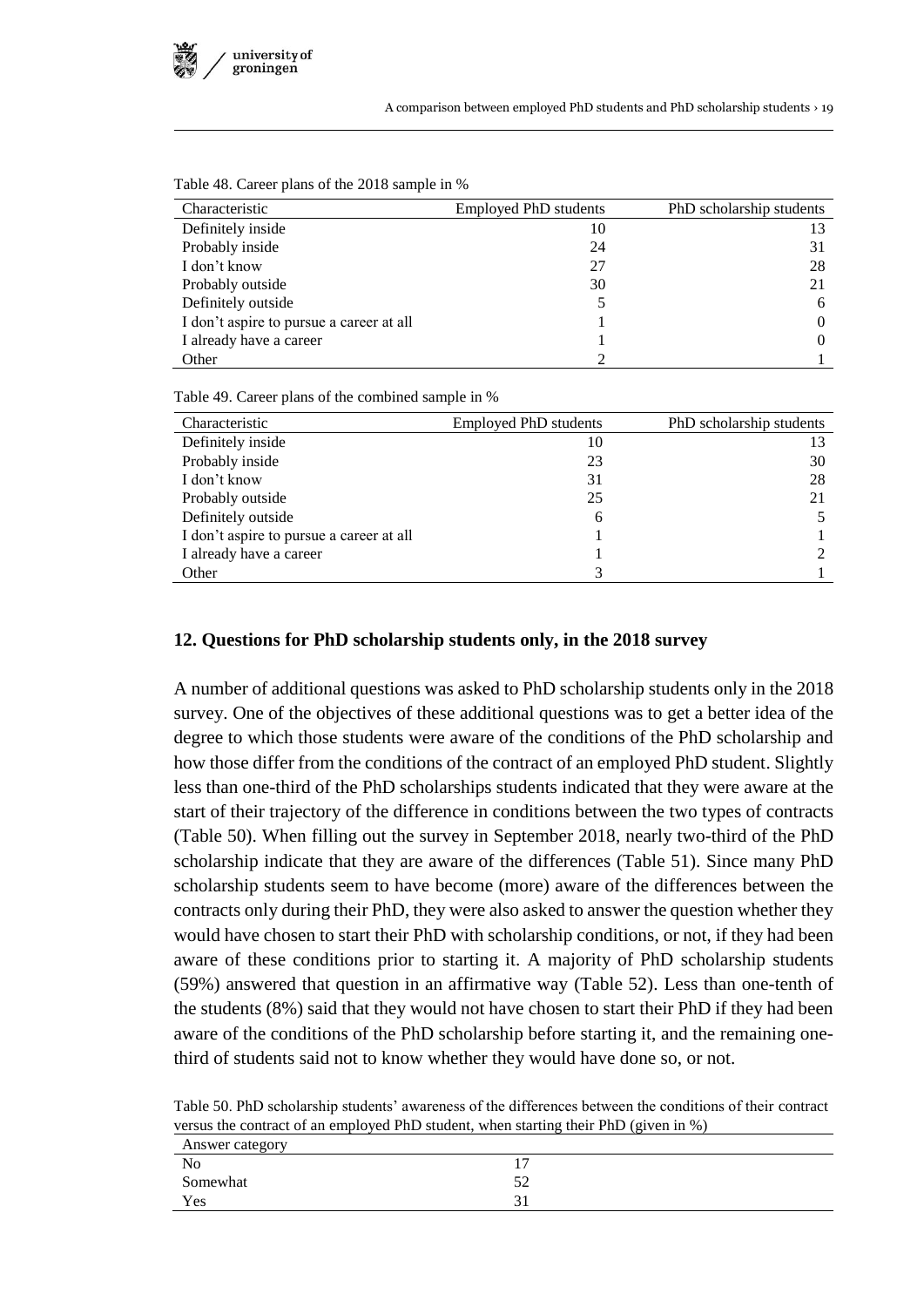| contract versus the contract of an employed PhD student (given in %) |    |  |
|----------------------------------------------------------------------|----|--|
| Answer category                                                      |    |  |
| N <sub>0</sub>                                                       |    |  |
| Somewhat                                                             | 25 |  |
| Yes                                                                  |    |  |

Table 51. PhD scholarship students' current awareness of the differences between the conditions of their

Table 52. Whether or not PhD scholarship students would have chosen to start their PhD had they been aware of the conditions before starting it (given in %)

| Answer category<br>the control of the control of the control of |    |
|-----------------------------------------------------------------|----|
| N <sub>0</sub>                                                  |    |
| Yes                                                             | 59 |
| Don't know                                                      | 34 |

We asked the PhD scholarship students two open questions about what they thought about the advantages and the disadvantages of being a PhD scholarship student. Of the 161 PhD scholarship students in the sample, 97 (60%) answered the open question of what they see as advantages of being a PhD scholarship student. Their answers can be classified into several topics. As shown in Table 53, the most often mentioned advantages concern freedom regarding the project, flexibility regarding working hours and place, and that teaching is not mandatory.

Table 53. What do you see as the advantages of being a PhD scholarship student?

| Advantage                                      | Number of PhD students who mentioned it |
|------------------------------------------------|-----------------------------------------|
| Freedom to work on own project                 | 25                                      |
| Flexibility regarding working time, place, and | 23                                      |
| holidays                                       |                                         |
| No mandatory teaching                          | 23                                      |
| There are no advantages                        | 19                                      |
| Having the opportunity to pursue a PhD         | 10                                      |
| Receiving student discounts (e.g. ACLO)        |                                         |
| Other                                          |                                         |

Of the 161 PhD scholarship students in the sample, 100 (62%) answered the open question of what they see as disadvantages of being a PhD scholarship student. These answers could also be placed into different categories (see Table 54). 68 PhD scholarships in the sample indicate the lower salary and/or the absence of a yearly increase as a disadvantage. Almost half of those who answered this question also mention the lack of bonuses. These results show that the disadvantages that PhD scholarship students experience are mainly related to their lower income as compared to PhD students with an employment position.

Table 54. What do you see as the disadvantages of being a PhD scholarship student?

|                                                          | Number of PhD students who |
|----------------------------------------------------------|----------------------------|
|                                                          | mentioned it               |
| Lower salary / no yearly raise                           | 68                         |
| No bonuses (holiday and/or end-of-year money)            | 49                         |
| No pension                                               | 21                         |
| Unfair (you do exactly the same as an employed PhD       | 21                         |
| student)                                                 |                            |
| Teaching is not allowed / not expected / hard to arrange | 20                         |
| Student status (second class PhD student, negative image | 18                         |
| for CV)                                                  |                            |
| Less rights than employed PhD students                   | 9                          |
| Other                                                    | 37                         |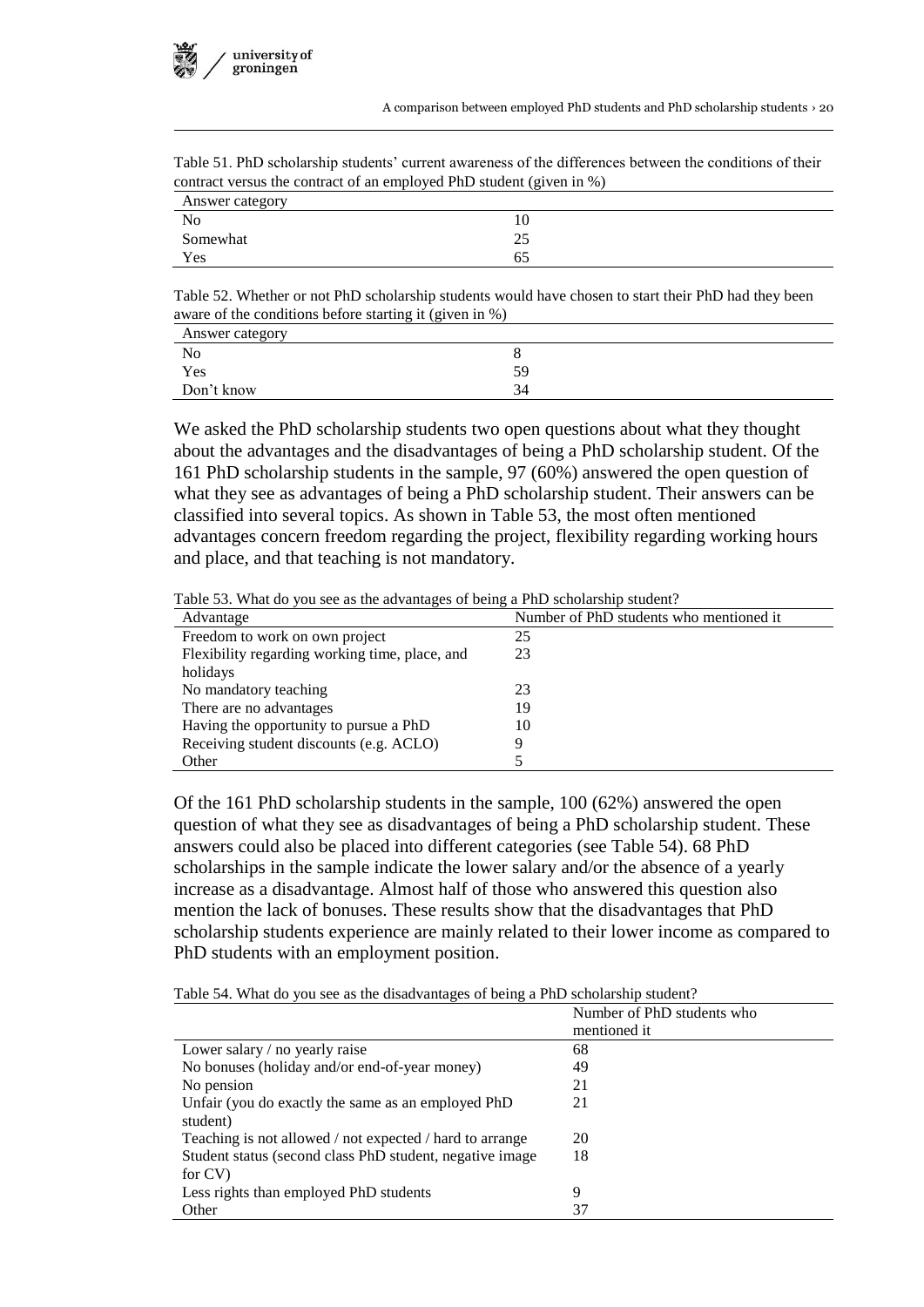

Next, the PhD scholarship students were asked about their motives for taking the PhD scholarship (see Table 55). On average, endorsement was highest for the statement that there was either no employed position in the respondent's field or there was but they were not able to obtain such a position. In agreement with this, it is not surprising that endorsement was relatively low for the statement that the respondent was not aware of there being other types of PhD positions.

Table 55. Reasons to take a PhD scholarship: mean and standard deviation

| Reason                                                                                                                                                                                                                                                                                                 | Mean $(SD)$                 |
|--------------------------------------------------------------------------------------------------------------------------------------------------------------------------------------------------------------------------------------------------------------------------------------------------------|-----------------------------|
| Because I wanted to write my own research proposal.                                                                                                                                                                                                                                                    | 3.15(1.24)                  |
| Because I liked the freedom it would offer.                                                                                                                                                                                                                                                            | 3.29(1.24)                  |
| Because there was no employed position in my field of interest or I could not obtain                                                                                                                                                                                                                   | 3.70(1.27)                  |
| an employed position.                                                                                                                                                                                                                                                                                  |                             |
| Because I did not know about other types of PhD positions.                                                                                                                                                                                                                                             | 2.52(1.32)                  |
| Because my current PhD supervisor offered it to me.                                                                                                                                                                                                                                                    | 3.26(1.31)                  |
| $\sim$ $\sim$ $\sim$ $\sim$<br>$\sim$ $\sim$ $\sim$ $\sim$ $\sim$<br>$\mathbf{v}$ , and the contract of the contract of the contract of the contract of the contract of the contract of the contract of the contract of the contract of the contract of the contract of the contract of the contract o | $\sim$ $\sim$ $\sim$ $\sim$ |

Note: Answers on these items were given on a scale of 1 (completely disagree) to 5 (completely agree).

PhD scholarship students' satisfaction with several aspects of the PhD scholarship was also investigated. On average, the students were rather satisfied with their choice to take a PhD scholarship (Table 56). Moreover, they were moderately satisfied with their research budget and with the courses of the Career Perspectives Series. On average, the PhD scholarship students did indicate to be slightly dissatisfied with their income and with the fact that they do not have to teach or supervise students – which is in line with the answers given to the open questions as discussed above.

Table 56. Satisfaction with several aspects of PhD scholarship: mean and standard deviation

| Aspect                                                                                                                                                                                                                                                                                                    | Mean $(SD)$ |
|-----------------------------------------------------------------------------------------------------------------------------------------------------------------------------------------------------------------------------------------------------------------------------------------------------------|-------------|
| Satisfied with choice to take a PhD scholarship                                                                                                                                                                                                                                                           | 3.32(1.17)  |
| Satisfied with income                                                                                                                                                                                                                                                                                     | 2.74(1.19)  |
| Satisfied with research budget                                                                                                                                                                                                                                                                            | 3.07(1.27)  |
| Satisfied with not having to teach or supervise students                                                                                                                                                                                                                                                  | 2.66(1.24)  |
| Satisfied with the offer of courses of the Career Perspectives Series (CPS)                                                                                                                                                                                                                               | 3.15(.96)   |
| $\mathbf{M}$ , and the set of $\mathbf{M}$ , $\mathbf{M}$ , $\mathbf{M}$ , $\mathbf{M}$ , $\mathbf{M}$ , $\mathbf{M}$ , $\mathbf{M}$ , $\mathbf{M}$ , $\mathbf{M}$ , $\mathbf{M}$ , $\mathbf{M}$ , $\mathbf{M}$ , $\mathbf{M}$ , $\mathbf{M}$ , $\mathbf{M}$ , $\mathbf{M}$ , $\mathbf{M}$ , $\mathbf{M}$ |             |

Note: Answers on these items were given on a scale of 1 (very dissatisfied) to 5 (very satisfied).

Lastly, PhD scholarship students in the sample were presented with a number of statements concerning their perception of their treatment, access to research facilities, research budget and amount of freedom as a PhD scholarship student in comparison to that of employed PhD students. The PhD scholarship students strongly felt that supervisors have as much time and attention for them as they have for their employed PhD students and that their colleagues do not treat them any different than employed PhD students (Table 57). Moreover, PhD scholarship students perceived their access to research facilities to be close to or similar to that of their employed counterparts. To a lesser degree, the PhD scholarships students indicated feeling just as valuable as PhD students. The same holds for the statement of having the same research budget as employed PhD students. In both cases, agreement was close to neutral. PhD scholarship students in this sample did not indicate to notice a clear difference in freedom between themselves and employed PhD students.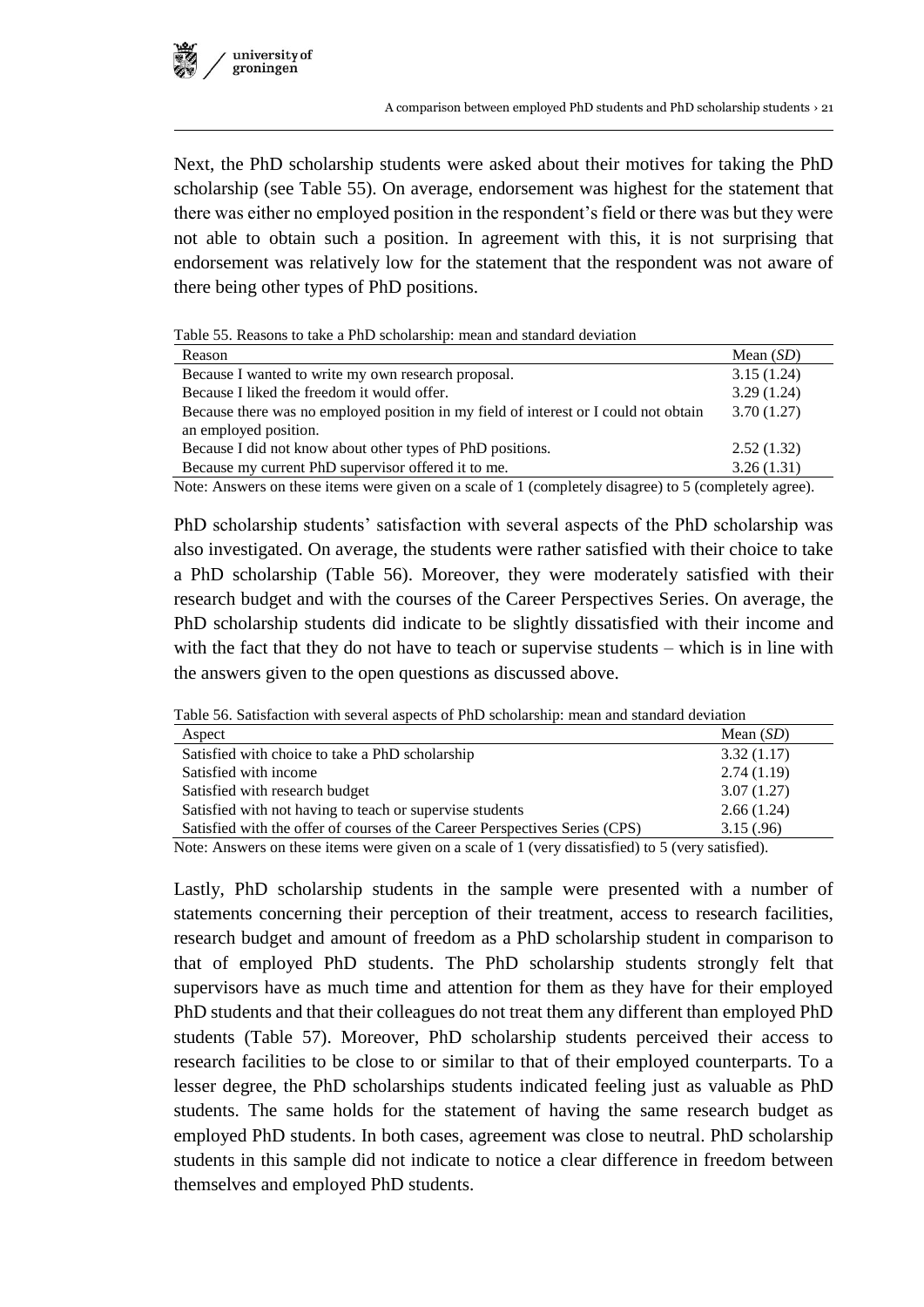

| Table 37. Comparisons with employed Fill students. mean and standard deviation |             |
|--------------------------------------------------------------------------------|-------------|
| Comparison                                                                     | Mean $(SD)$ |
| I feel just as valuable as employed PhD students.                              | 3.29(1.31)  |
| My supervisors have as much time and attention for me as their employed PhD    | 4.28(.79)   |
| students.                                                                      |             |
| My colleagues treat me the same as they treat employed PhD students.           | 4.28(.76)   |
| I have access to the same research facilities as employed PhD students.        | 4.36(.76)   |
| I have the same research budget as employed PhD students.                      | 3.12(1.33)  |
| I notice that I have more freedom than employed PhD students.                  | 2.86(1.26)  |

 $T_{\rm c}$   $11.57$  . Comparisons with employed PhD students: mean and standard deviation

Note: Answers on these items were given on a scale of 1 (completely disagree) to 5 (completely agree).

#### **13. To conclude**

After having set out surveys in two cohorts of first- and (starting) second-year PhD students (in total almost 600 PhD students), we can draw the following conclusions regarding the comparison between PhD students with an employee status and those with a scholarship.

- 1. PhD scholarship students more often than employed PhD students indicated that they have had a significant contribution in the design of their own project (30% of PhD scholarship versus 12% of employed PhD students entirely or mostly designed the project themselves).
- 2. PhD scholarship students more often than employed PhD students work on projects that are a follow-up of their master's research (41% vs. 23%). PhD scholarship students' projects are more often than those of employed PhD students stand-alone projects: They are the only ones in their department working on their topic, and the project is less often closely linked to their colleagues' research.
- 3. Regarding the value attached to certain rights and benefits, PhD scholarship students find a regular income, good access to sports and (mental) health facilities, and being able to go abroad during their PhD to do research at another university more important than employed PhD students. The latter attach more value to having flexible working hours. Overall, PhD scholarship students find rights and benefits slightly more important than employed PhD students, although in both groups the scores were high which means that those aspects are important for employed as well as scholarship students.
- 4. PhD scholarship students experience slightly more freedom than employed PhD students. This mainly concerns the perceived freedom to choose when and where to work and the freedom to choose which journals to publish in. There were no significant differences between the two types of PhD students regarding having much room for their own ideas, having the freedom to make their own choices about the direction of the PhD project, and having freedom to choose which conferences to attend and which courses to take: both employed PhD students and PhD scholarship students score high on these aspects.
- 5. Regarding supervision, PhD scholarship students rate their supervisors' personal support and autonomy support slightly higher than employed PhD students. In addition, PhD scholarship students – more than employed PhD students – indicate that their daily supervisor has high expectations of them.
- 6. There are no differences between the two types of PhD students regarding their formal relationships, informal relationships, and sense of belonging at work.